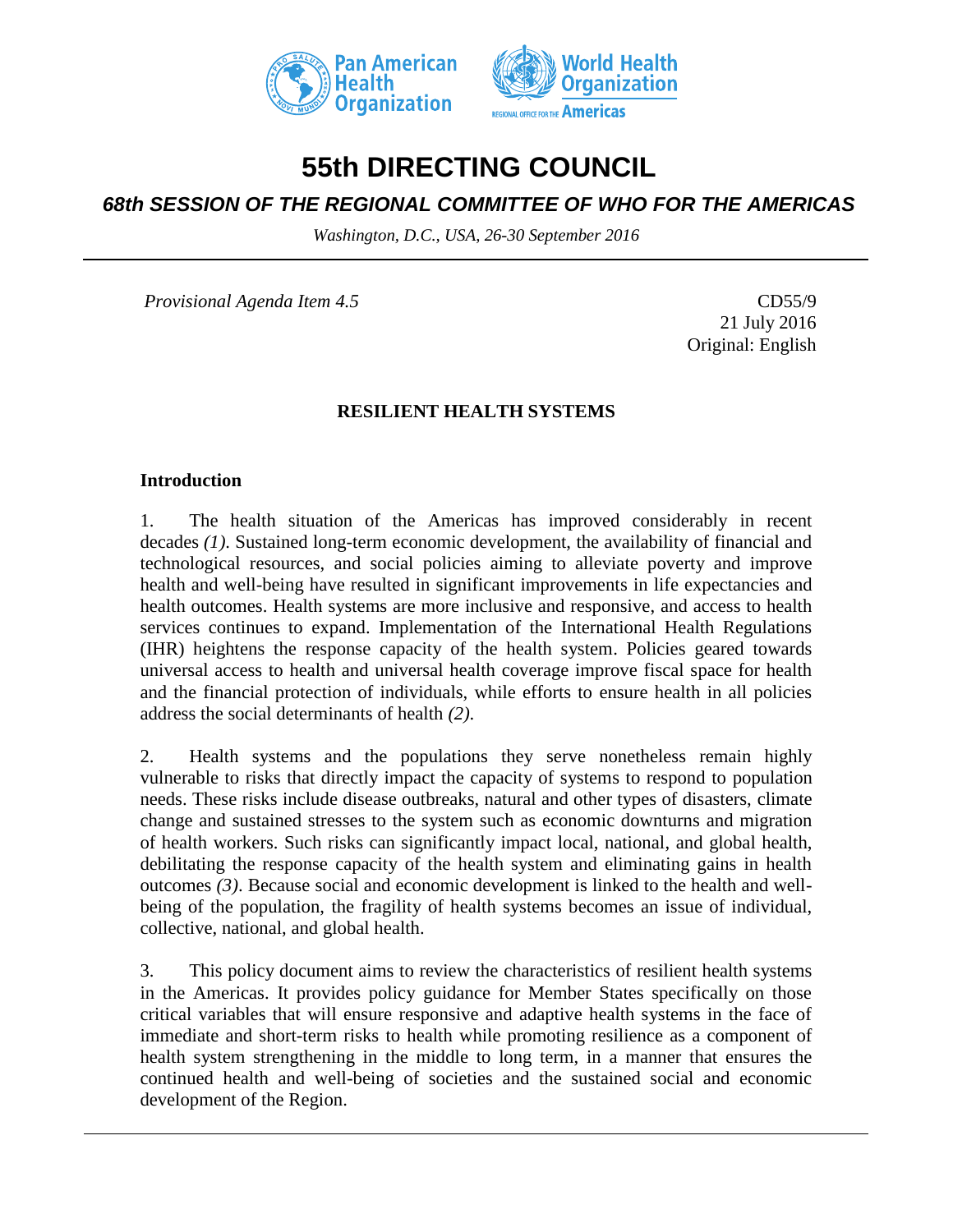# **Background**

4. The policy builds on global and regional analyses of problems and challenges faced during disease outbreaks such as Influenza A (H1N1), the Ebola virus disease (EVD) outbreak in West Africa *(3)* and the outbreaks of chikungunya *(4)* and Zika virus *(5)* in the Americas. It also builds on the implementation of the International Health Regulations (IHR) (2005) and the Report by the Director-General to the Special Session of the Executive Board on Ebola (2015), citing key public health events and emergencies *(6).* It highlights the need for countries to strengthen the implementation of essential public health functions *(7)* including core capacities detailed in the IHR, in particular the capacity to address existing and emerging health risks. In addition, it notes that efforts towards health system resilience must extend beyond the need to respond to risk reduction, disasters, and disease outbreaks; these efforts must be framed within sustainable development and address other sustained risks to the health and well-being of the population, including social instability, the growing burden of non-communicable diseases, and economic recession.

5. This policy document is in alignment with the PAHO Strategic Plan 2014-2019 *(8)* and the Health Agenda for the Americas 2008-2017 *(9)*. It supports the overall objectives of the Sustainable Development Goals (SDGs) *(10)*, in particular (but not limited to) Goal 3, ensuring healthy lives and promoting well-being for all at all ages through targeted interventions that address global health challenges, strengthening health systems, and improving management of and reducing global health risks. It links to the Paris Agreement on Climate Change *(11)*, the Sendai Framework for Disaster Risk Reduction 2015-2030 *(12)*, and the IHR (2005) which recognize the importance of health and health protection in combination with the need for investment in actions that improve resilience.

# **Situation Analysis**

6. Countries in the Americas are committed to developing inclusive health systems and expanding access to health services that are comprehensive and integrated. Since the adoption of the Alma-Ata Declaration (1978) *(13)*, primary health care integrated within health service networks has remained the cornerstone of health system development within the Region. Following policy reforms that led to the fragmentation of health systems during the 1990s, Member States endorsed the renewal of primary health care *(14)* and reaffirmed the role of the public sector in governance and stewardship of the health sector, promoting public health and health system development based on primary health care and the values of solidarity, equity, and the right to the highest attainable standard in health. These values continue to be the core pillars of health system development in the Americas, as evidenced in the adoption of the Strategy for Universal Access to Health and Universal Health Coverage (2014) *(15)*.

7. Nonetheless, a series of events in recent years provides evidence that national health systems remain fragile and susceptible, increasing the vulnerability of populations to external risks that impact health and well-being, health protection, and social and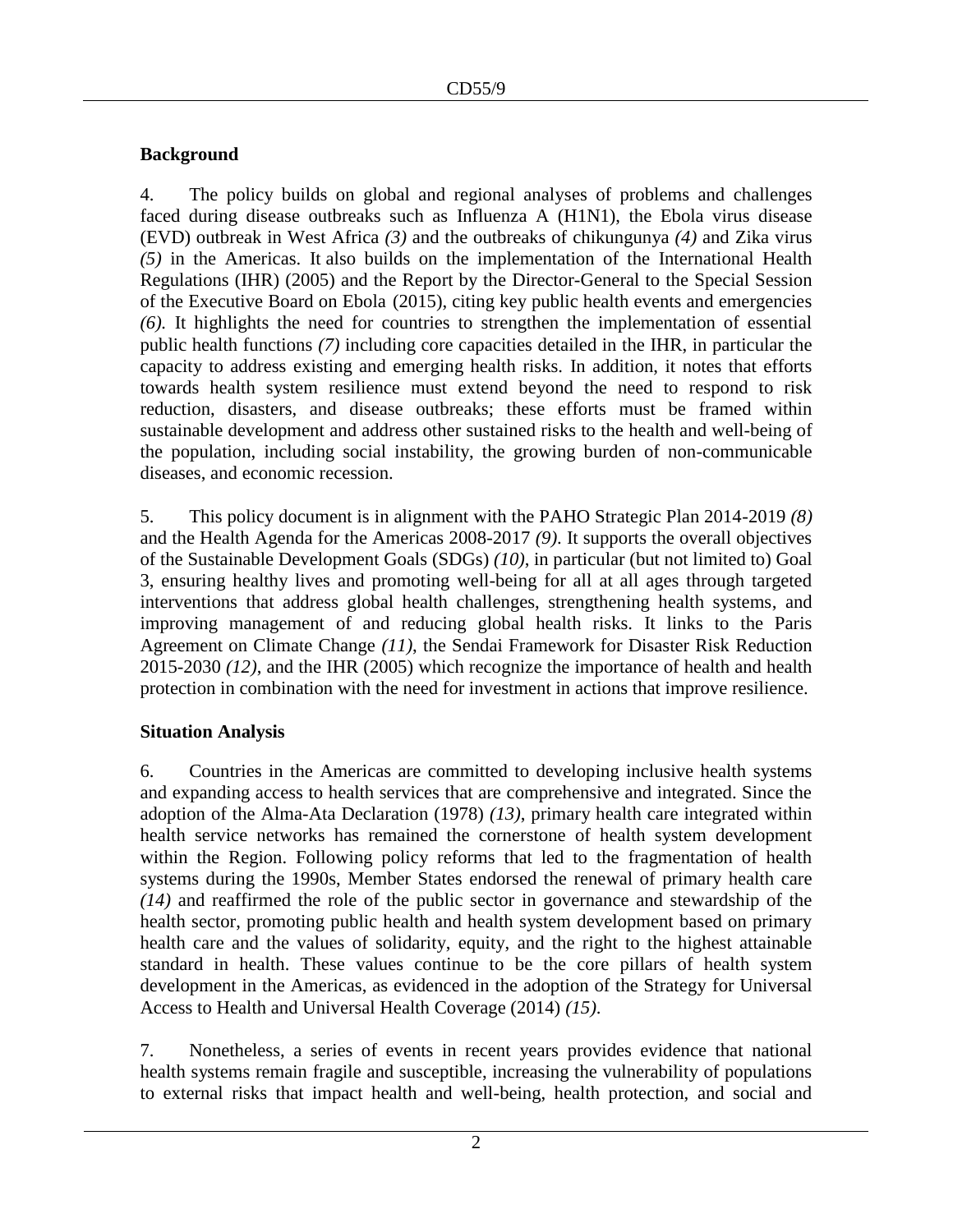economic development nationally and globally. While disease outbreaks and disasters caused by natural phenomena and the impact of climate change constitute high-level, immediate risks to the health and well-being of the population, other, more sustained internal and external factors affect the sustainability and responsiveness of health systems and influence health outcomes. These variables include lack of sustained development; social instability; weak stewardship and governance to ensure implementation of essential public health functions; migration and rapid urbanization; barriers to health service access; inadequate availability and distribution of human, financial, and technological resources, including medicines and health technologies; and the growing burden and impact of non-communicable diseases and their corresponding risk factors.

8. Robust and responsive health systems that are inclusive and that meet the needs of the population require sustained political, social, and economic stability to develop and mature. Policies supporting sustained development and social and economic stability directly and indirectly impact health and well-being and health system resilience. Conversely, poverty, inequality, and social injustice contribute to persistent inequities in society and a lack of social stability. Within this context, the Region has experienced sustained periods of growth and stability in the last decade, providing some of the necessary conditions for national health systems to expand and become more resilient; more recently, however, many economies in the Region have seen reduced growth rates, resulting in fiscal pressure for the health systems.

9. Acute or sustained political and economic instability results in increases in morbidity and mortality rates; a principal cause is the inadequacy of health systems to provide comprehensive, integrated, and universally available health services in such conditions (for example, health workers may not be able to present for duty, or it may be unsafe for them to provide services). Weak stewardship during such times can affect decision making and planning, financing related to provision of services, health surveillance, and management of the supply chain for medicines and health technologies. Social instability directly impacts migration, with health workers often seeking more stable working conditions and economic opportunity abroad, resulting in depletion of the health workforce.

10. The EVD outbreak in West Africa devastated already weakened health systems and economies in Guinea, Liberia, and Sierra Leone, resulting in significant loss of life and further barriers to accessing needed care.

11. In 2015, an outbreak of chikungunya in the Americas resulted in more than 1.6 million suspected or confirmed cases, with the case rate exceeding 60% in the Dominican Republic *(16)*. The magnitude of the stress to the health system when compared to the ability of the system to absorb such stress constitutes the principle determinant of the public health impact of a disease outbreak.

12. Between 2007 and 2015, 52 countries and territories reported local transmission of Zika virus; eight countries reported increases in cases of Guillain-Barré syndrome (GBS),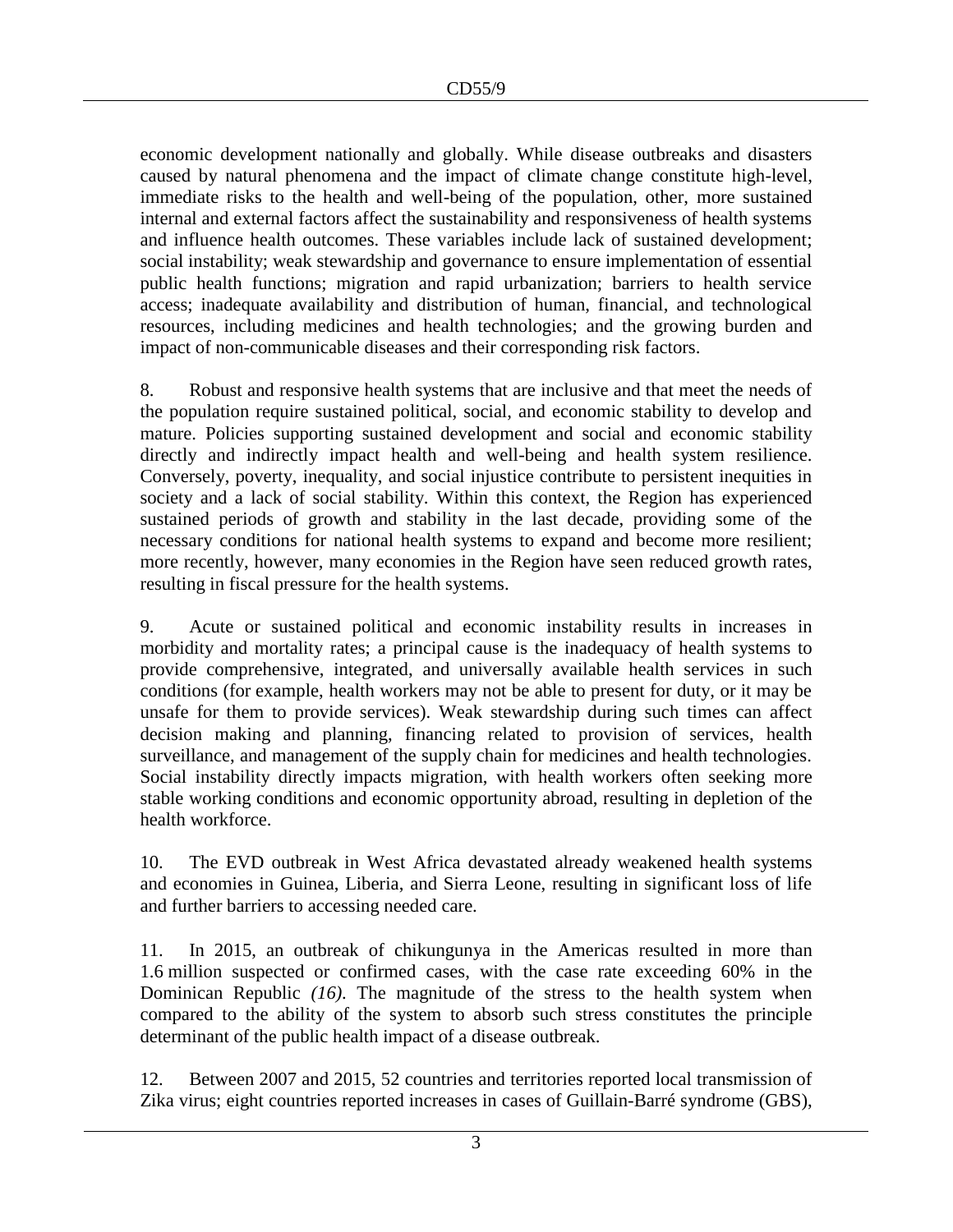and Brazil and French Polynesia reported increases in microcephaly and neonatal malformations *(17)*. This situation prompted the WHO Secretariat to convene the first meeting of the IHR Emergency Committee on Zika virus in February 2016 as a result of the growing strength of evidence about Zika and the virus's association with microcephaly and GBS, determined as a Public Health Emergency of International Concern.

13. The chikungunya and Zika virus outbreaks in the Region demonstrated the acute impact a disease outbreak can have on the health system, and in particular the demand for integrated and emergency health services. Inadequate health surveillance, response, and information systems; poor implementation of infection prevention and control strategies; health professionals who are ill prepared to deal with disease outbreaks; inaccessible health services and healthcare institutions with inadequate infrastructure; and the need to rapidly mobilize additional financial resources to support surveillance and response activities, constitute important structural weaknesses within health systems *(18)*. These outbreaks also demonstrated that fragmented approaches to public health emergency preparedness, including application of the International Health Regulations (IHR), represent a major risk to health and well-being as well as social and economic development.

14. Other variables pose a specific risk to the health and well-being of peoples in the Americas. The [Paris Agreement](https://en.wikipedia.org/wiki/Paris_Agreement) on [Climate Change](https://en.wikipedia.org/wiki/Climate_change) recognizes the social, economic, and environmental value of voluntary mitigation actions and their benefits for adaptation, health, and sustainable development while acknowledging that parties should, when taking action to address climate change, respect, promote, and consider their respective obligations related to human rights; the right to health; the rights of indigenous peoples, migrants, children, persons with disabilities, and people in vulnerable situations; gender equality; and intergenerational equity.

15. Globally, the Americas remains the second most affected region in terms of disaster impact, with approximately 24% of all disasters between 2004 and 2014 occurring within the Region, affecting over 98 million people *(19)*. The 2010 earthquake in Haiti resulted in devastating loss of life and infrastructure during a very short period, impacting the provision of basic health and social support services and leading to significant economic loss for a sustained period of time. The Sendai Framework for Disaster Risk Reduction highlights the need to foster disaster resilience within health systems.

16. The Region of the Americas has benefited from sustained economic growth in recent years. Economic stability and sustained investment in health has contributed to health system resilience as countries recognize that investing in resilience is far more efficient that financing acute or sustained emergency responses. The financial crisis of 2007 however affected health systems globally, with economies in the Region falling into a deep recession. Economic downturns remain one of the principal factors impacting health system responsiveness, adaptiveness, and resilience. Public spending in health as a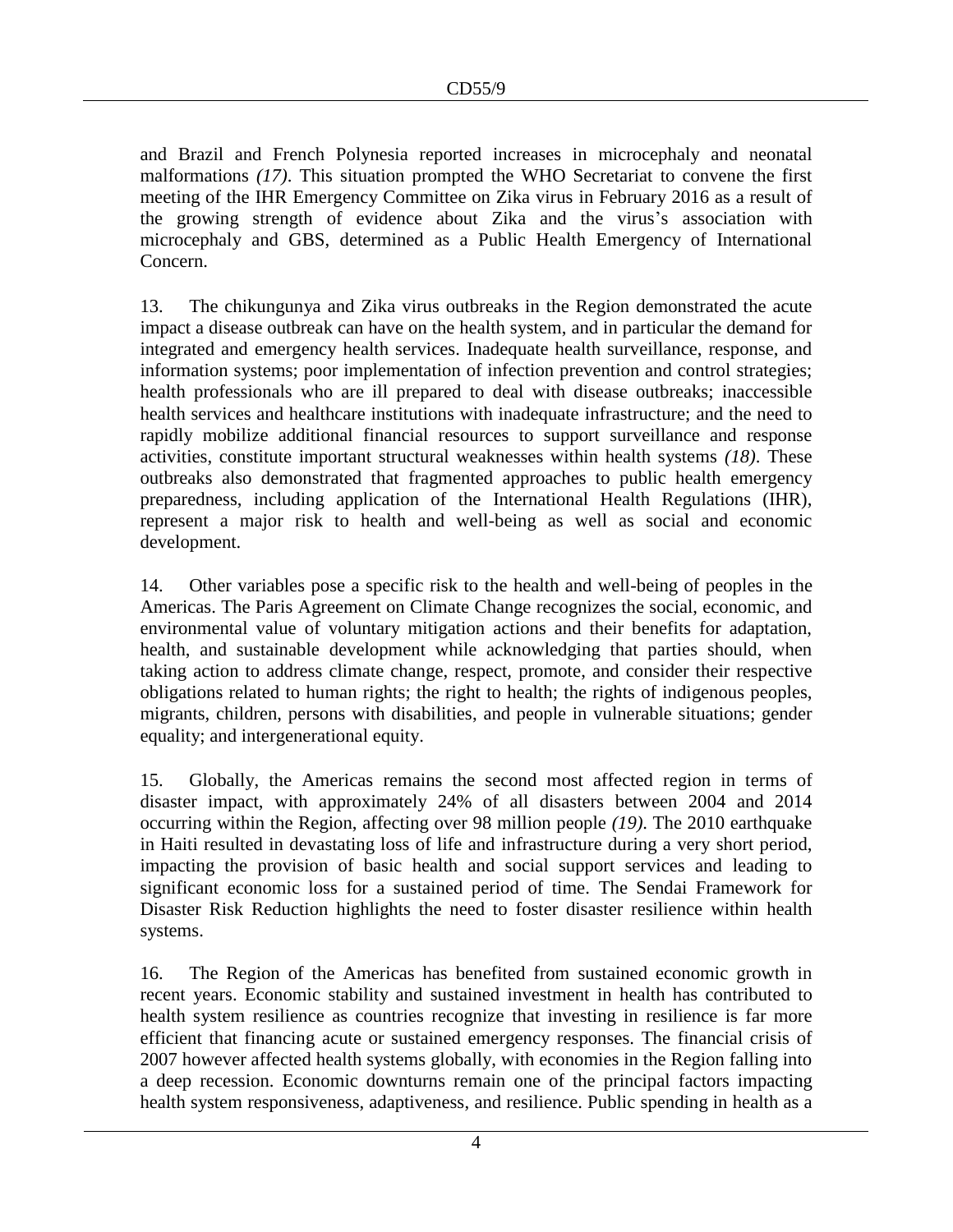percentage of gross domestic product continues to be low, while out-of-pocket expenditures at the point of service remain high *(20)*. Counter-cyclical health spending during an economic downturn may offset the associated increased demand for public health services. However, investments in health—both public and private—typically decrease during periods of economic turmoil and can take many years to reach pre-crisis levels *(21)*, affecting health system sustainability and delivery of services, particularly to marginal and underserved populations.

17. As globalization progresses, health systems become increasingly linked. Rising levels of economic integration, global agreements that impact health and health regulations, fluctuations in the global economy, migration, multi-country disasters, and disease outbreaks highlight the interdependence of national health systems within the global health system framework. Populations will attempt to improve their health and well-being by seeking health services beyond national borders that meet their needs. Investment in health system resilience at the national level can therefore be considered a global public good, as it supports health and well-being at the national level, reduces risks to health systems beyond national borders, and ensures social capital and confidence in health systems and health governance mechanisms at all levels of the global health system.

# **Proposal**

18. Resilience, a system's ability to adjust its activity to retain its basic functionality when challenges, failures, and environmental changes occur, is a defining property of many complex systems *(22)*. Health system resilience refers to the ability to absorb disturbances and respond and recover with the timely provision of needed services. It is the capacity of health actors, institutions, and populations to prepare for and effectively respond to crises, maintain core functions when a crisis hits, and, informed by lessons learned, reorganize if conditions require it *(23).*

19. Resilience is an attribute of a well-performing health system moving towards universal access to health and universal health coverage. The four strategic lines of action defined within the Strategy for Universal Access to Health and Universal Health Coverage provide the overarching framework for building resilience in health systems. Expansion of comprehensive and integrated quality health services based on primary health care, increased and more efficient health financing, improved governance and stewardship, and strengthening of essential public health functions will ensure progressive development of resilient health systems throughout the Region.

- 20. Resilient health systems are:
- a) information and evidence informed, with the ability to rapidly collect and assimilate information and evidence, including from the health surveillance network, to inform strategic planning, preparedness, decision making, and response;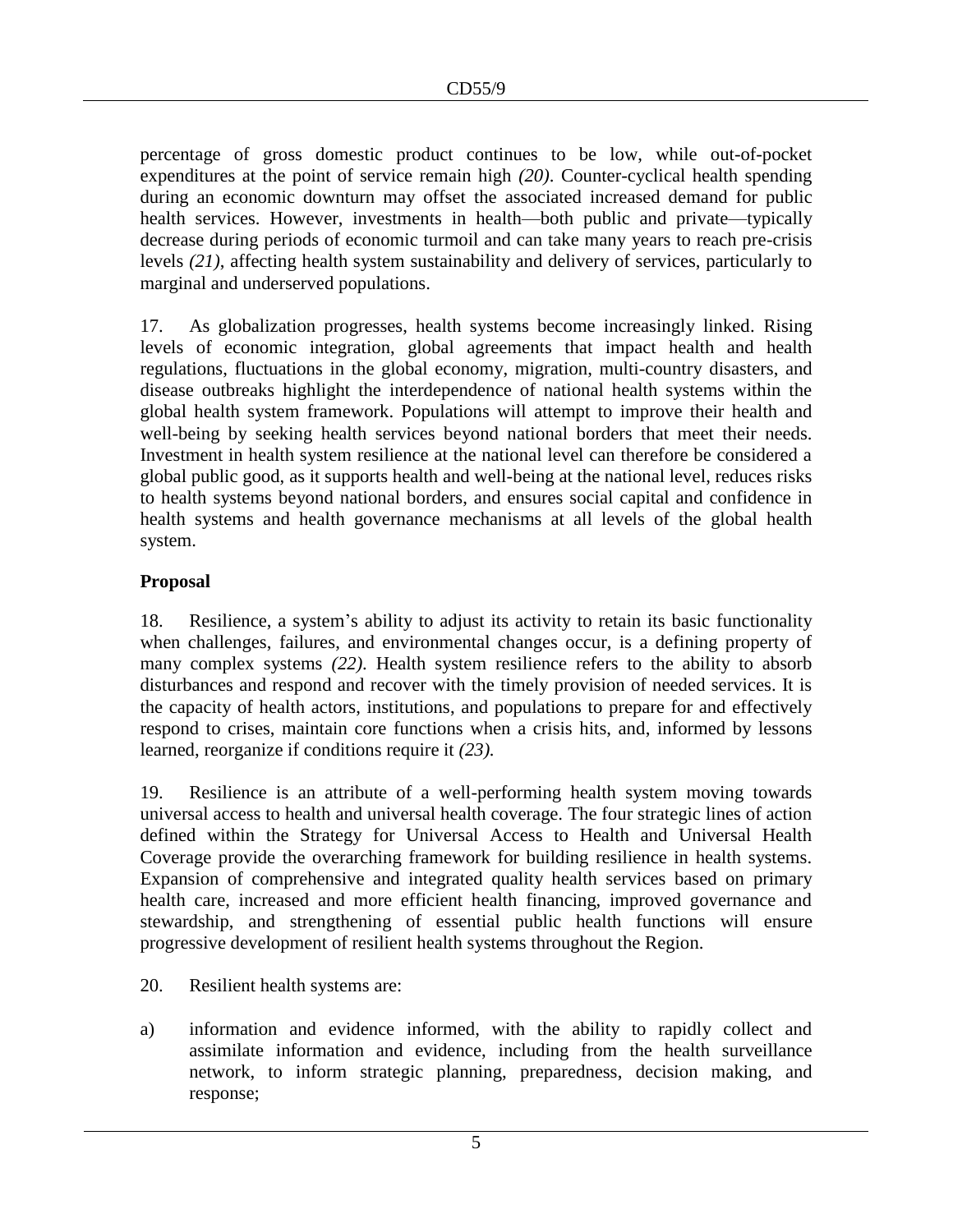- b) responsive, with the capacity to rapidly scale up population and individual based health services;
- c) predictive, with health systems responding as expected and anticipated during strategic and risk reduction planning processes;
- d) adaptive, with the ability to rapidly reorganize, transforming health system functions and operations in situations of crisis to address a specific risk or situation and to recover in a short period of time;
- e) robust, with the capacity to sustain actions following a given shock or risk over a prolonged period of time, including through the mobilization of reserve capacity (technical, financial, technological, and human resources);
- f) integrated, that is, systems ensuring universal access to comprehensive health services, with a first level of care integrated within health service networks (IHSNs);
- g) people and community centered, with the ability to reach the whole of the population, as well as to respond in specific communities and/or populations;
- h) participatory, with the active participation of the population in governance, policy development, risk communication, and decision-making processes, building social capital and confidence in the system; and
- i) integrated at the local and national levels and interconnected with health systems regionally and globally.

21. Resilience cannot be built into health systems without the collective efforts of all relevant policymakers, within and beyond the health sector and over a sustained period of time; moreover, health equity cannot be achieved without addressing the social determinants of health across sectors. Resilient health systems intrinsically contribute to individual and collective health and well-being through a whole of government and society approach, reducing the vulnerability of societies to health risks at the local, national, and international levels.

22. Health system resilience can be progressively developed through integration of actions in the core policy areas of universal access to health and universal health coverage, disaster and emergency risk reduction, and public health surveillance and disease outbreak management, implemented within the broader framework of sustainable development. Resilience in health systems can be achieved through the following:

a) *A whole of society commitment to achieving the Sustainable Development Goals.*  The commitment of the countries of the Americas to equity in health is long-standing and explicit in national development strategies and plans, as it is ubiquitous in international political declarations and agreements, most notably through adoption of the SDGs. A sustainable and whole of society commitment to achievement of the SDGs will help countries overcome the multipronged, pervasive effects on health of environmental, economic, and social inequities.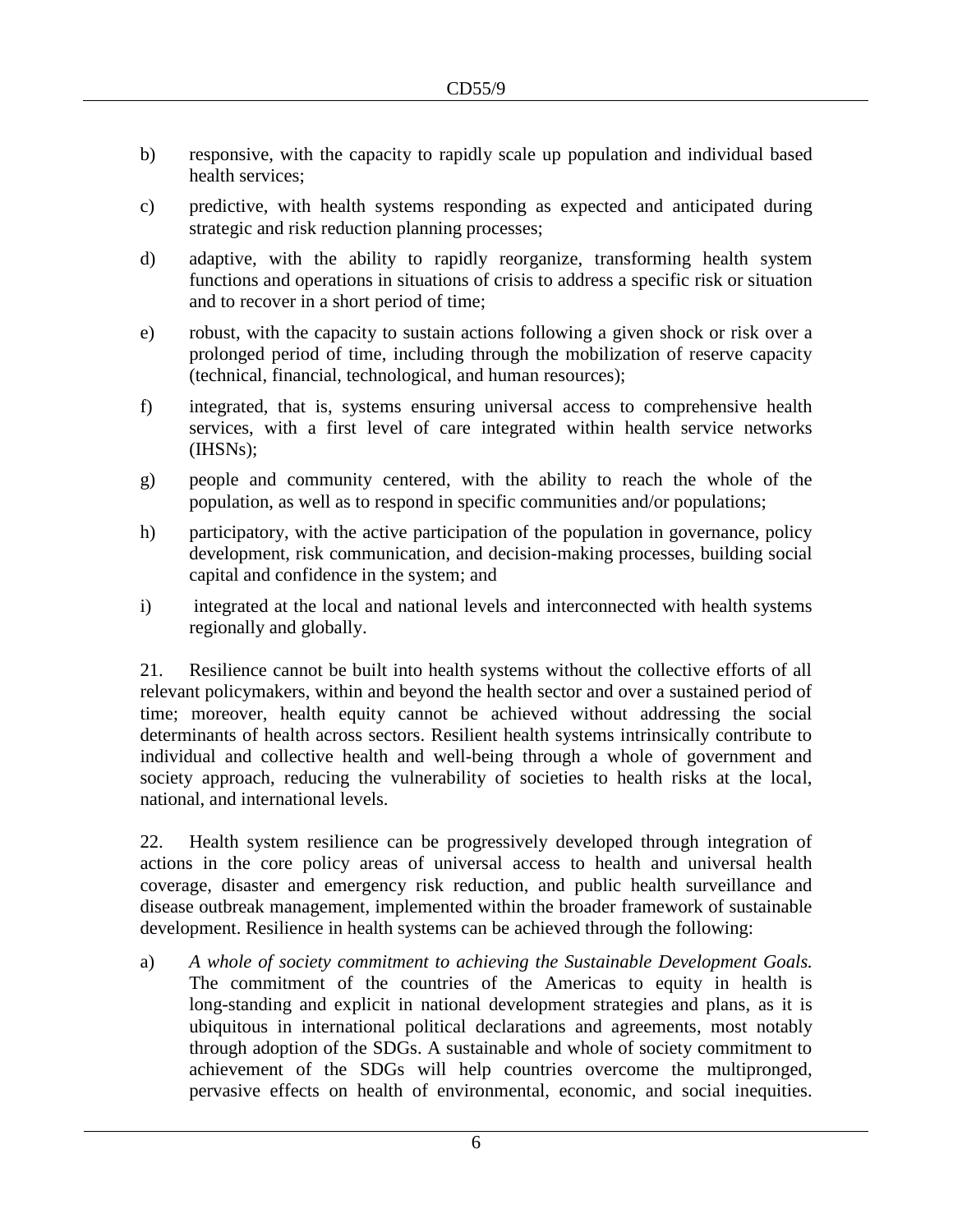Policies aimed at inclusive and sustained economic growth, human development, and social participation in governance are emerging both worldwide and across the Region and are contributing to political and social stability. These policies in turn support the development of resilient health systems by creating an environment economic and social—that not only protects the health system but also provides the conditions needed for the system to become robust, responsive, and people centered.

- b) *Universal access to health and universal health coverage.* Resilience is an attribute of a well-performing health system moving towards universal access to health and universal health coverage. Implementation of the four strategic lines of action of the Strategy for Universal Access to Health and Universal Health Coverage expanding equitable access to comprehensive quality, people- and communitycentered health services, strengthening stewardship and governance, increasing and improving financing, with equity and efficiency, and strengthening intersectoral action to address the social determinants of health—is the foundation on which resilience is built into health systems in the Americas. The strategy provides a reference framework to facilitate mid- to long-term achievement of the characteristics of resilient health systems described above. Universal access to health and universal health coverage policies incorporate social capital into the health system, a critical asset in building resilient communities and societies.
- c) *Application of the IHR through strengthening of national core capacities as part of essential public health functions.*
	- i. Recent disease outbreaks of international public health concern have dramatically highlighted the need for a holistic approach to the IHR to ensure a concerted, targeted, sustained, and adequate response irrespective of whether a health system is stressed by an acute event impacting public health or is at risk for such an event. A more systemic approach to strengthening the national core capacities detailed in the IHR, as part of a broader strategy to strengthen essential public health functions, is required to support countries in application of the regulations. In the absence of such an approach, global health remains highly vulnerable due to the persistent fragility of individual health systems.
	- ii. The IHR as a legal instrument should not be seen in isolation; rather, it should be viewed as a component of national health governance and regulatory frameworks, with responsibilities attributed to key institutions and entities within the health system, including within the executive, judicial, and legislative branches of government. Application of the IHR should be embedded in national policy development and planning processes and in legislative actions such as the establishment of national regulatory frameworks. The IHR can be progressively applied through efforts to strengthen health surveillance networks, organization of health services that support infection prevention and control, and development of a health workforce with the necessary competencies in terms of response. Laboratory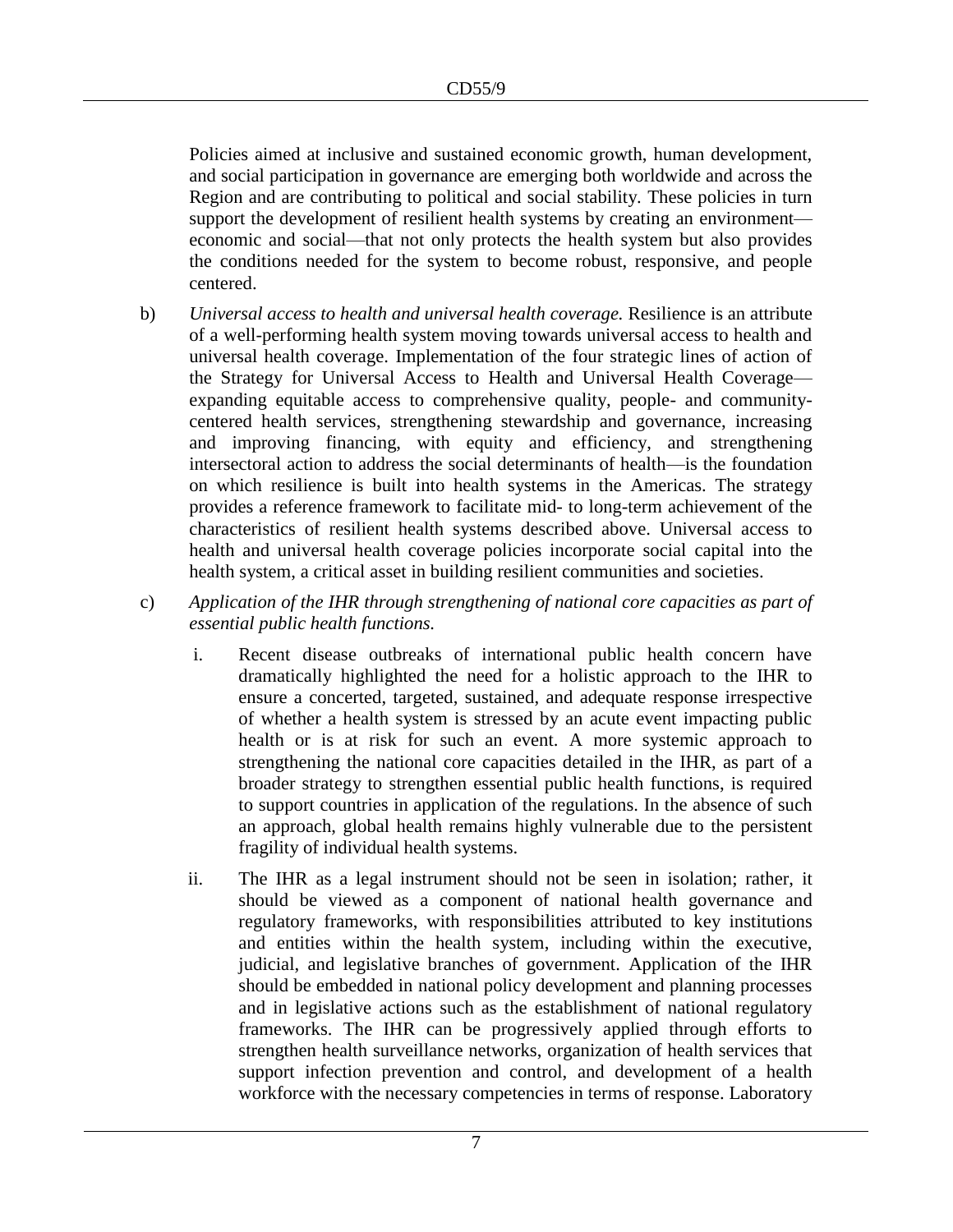capacity is required as part of the health systems approach and should be strengthened to support implementation of the IHR.

- d) *Health information systems that support identification and isolation of public health risks and delivery of appropriate responses.* Special emphasis and investment are required to develop health information systems that can capture impending risks or actual public health events in a timely manner and support a measured but targeted response to external or internal public health risks. Through public health surveillance mechanisms, such information systems should accommodate the collection and analysis of structured and unstructured data and information from formal and/or official sources (e.g., health services) as well as informal and unofficial sources (e.g., the community). In addition, health information systems in resilient health systems facilitate the reporting of capacity data (e.g., health service capacity and utilization, human resource mapping, availability of medicines and health technology) that support assessments of risk and system readiness and vulnerability with a view to mitigating risk. Health information systems guide the decision-making process in response to an evolving risk, public health event, or emergency and constitute a critical element of an adaptive and resilient health system: they determine whether the system is adequately coping under the stress or whether adaptive measures are required to enhance capacity and response. National health information systems must be integrated with other multi-hazard early warning mechanisms for disasters and should generate information in a timely manner to support decision making at all levels, from local to global.
- e) *Disaster and other risk reduction strategies.* There is a need for action-oriented frameworks that governments and relevant stakeholders can implement in a supportive and complementary manner and that facilitate identification of risks, disaster related and otherwise, to be managed with corresponding investments to build resilience. The strategic orientations of the Sendai Framework for Disaster Risk Reduction should be implemented with an explicit focus on people and their health and livelihoods. Reductions in disaster-related mortality and morbidity, in the numbers of people affected by disasters, in economic loss due to disasters, and in the level of disruption in health service provision can be achieved through strategic risk reduction planning. Such processes should be developed through a multisectoral and multi-hazard approach that is specific to the health system but integrated with national risk reduction plans. Specific actions that contribute to disaster risk reduction are presented in Directing Council document CD55/17. Notwithstanding the importance of risk reduction in mitigating against a specific hazard, risk reduction strategies can also be applied to reduce the burden of communicable and non-communicable diseases (and their mid- to long-term effects on health systems) and to improve patient safety and quality of care. In addition, such strategies can assist in the prioritization of interventions in sectors other than health that directly affect the well-being of the population and the sustainability of the health system itself.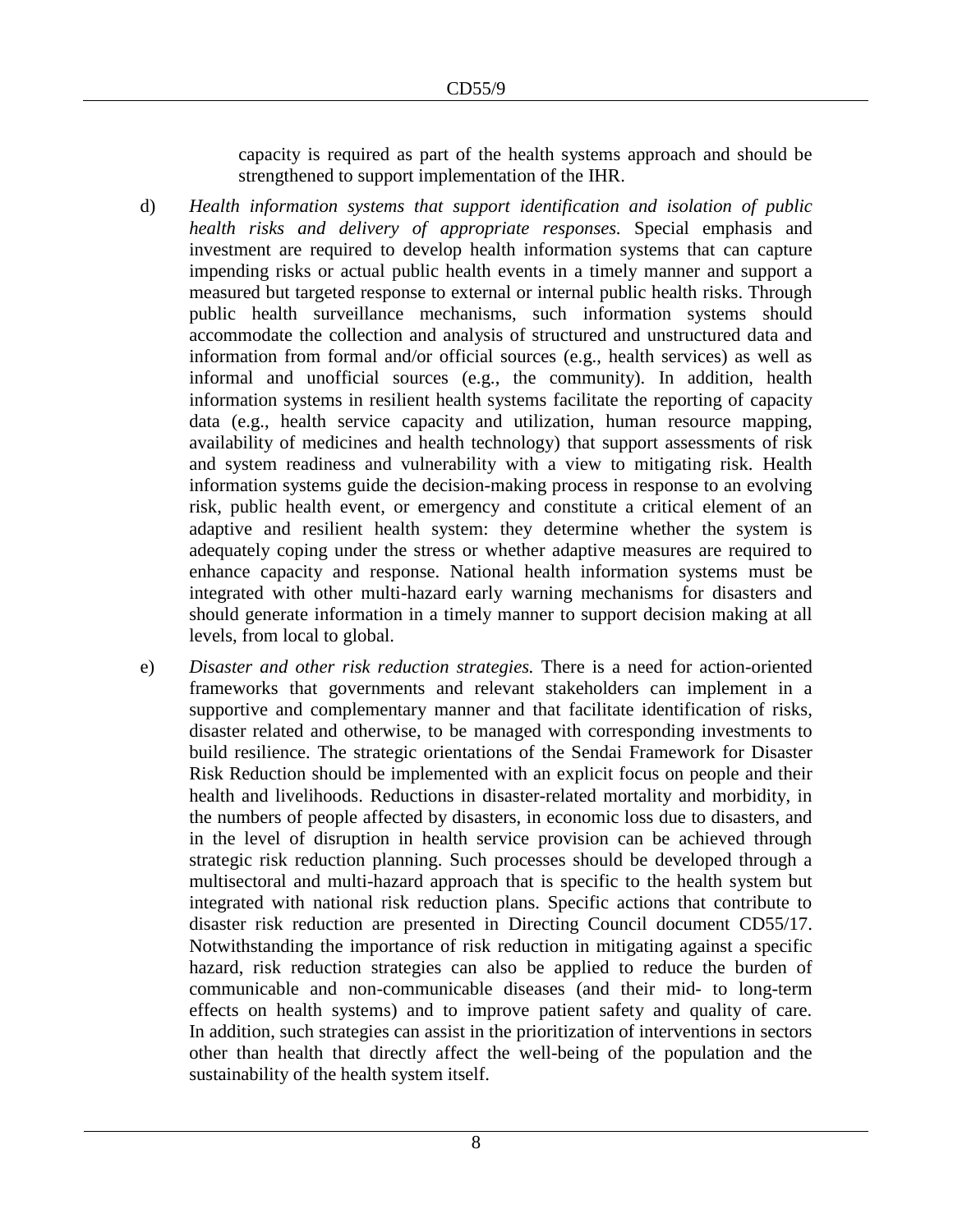- f) *Investing in health system resilience, in particular the organization of adaptive networks of health care institutions*
	- i. Investing in health systems is considerably more efficient than financing emergency responses related to the rapid proliferation of disease, exacerbated due to the fragility of health systems. In addition, such investments support better health outcomes, promote social development, and provide greater protection to the national economy. Sustained advocacy is required to preserve public financing during economic downturns, to increase access and coverage for those affected by economic recessions, and to protect health service provisions, particularly among individuals and communities living in conditions of vulnerability. Also required are investments in essential public health functions (in particular, governance and regulation), health surveillance and health information systems, risk reduction and communication, and a highly adaptive network of safe and secure health care facilities. Primary health care services should be universally available and should be articulated within a network that is adaptive and responsive.
	- ii. While sustained levels of financing are required for long-term investments in actions that support health system resilience, there is also a need for systems and mechanisms that rapidly release new financial resources in the event of a crisis. Sufficient capacity (health workers, financing, medicines and health technologies) is required to augment the response at the institutional level when needed and address any influx of patients while maintaining other health services. Also, in situations of stress, the system must have the capacity to rapidly reorganize the health service network to respond to the needs of individuals and the community (e.g., a potential overload of patients). Rapid development and dissemination of clinical guidelines specific to the disease outbreak or risk is required to ensure a timely response.
- g) *Research on resilience and health system performance.* Research into the characteristics of resilience in health systems is required to generate further evidence on gaps; on linkages among system resilience, health protection, and social and economic development; and on health system strengthening, disease prevention and control, and risk reduction. Research agendas should be built on existing evaluation methodologies in health and development, health system performance, application of IHR capacities, and disaster risk reduction. Based on such research, opportunities exist to develop stress tests for health systems that deliberately examine system response beyond normal operational capacities in the event of a given risk or stress, as well as opportunities to identify and observe fragilities that can subsequently be addressed.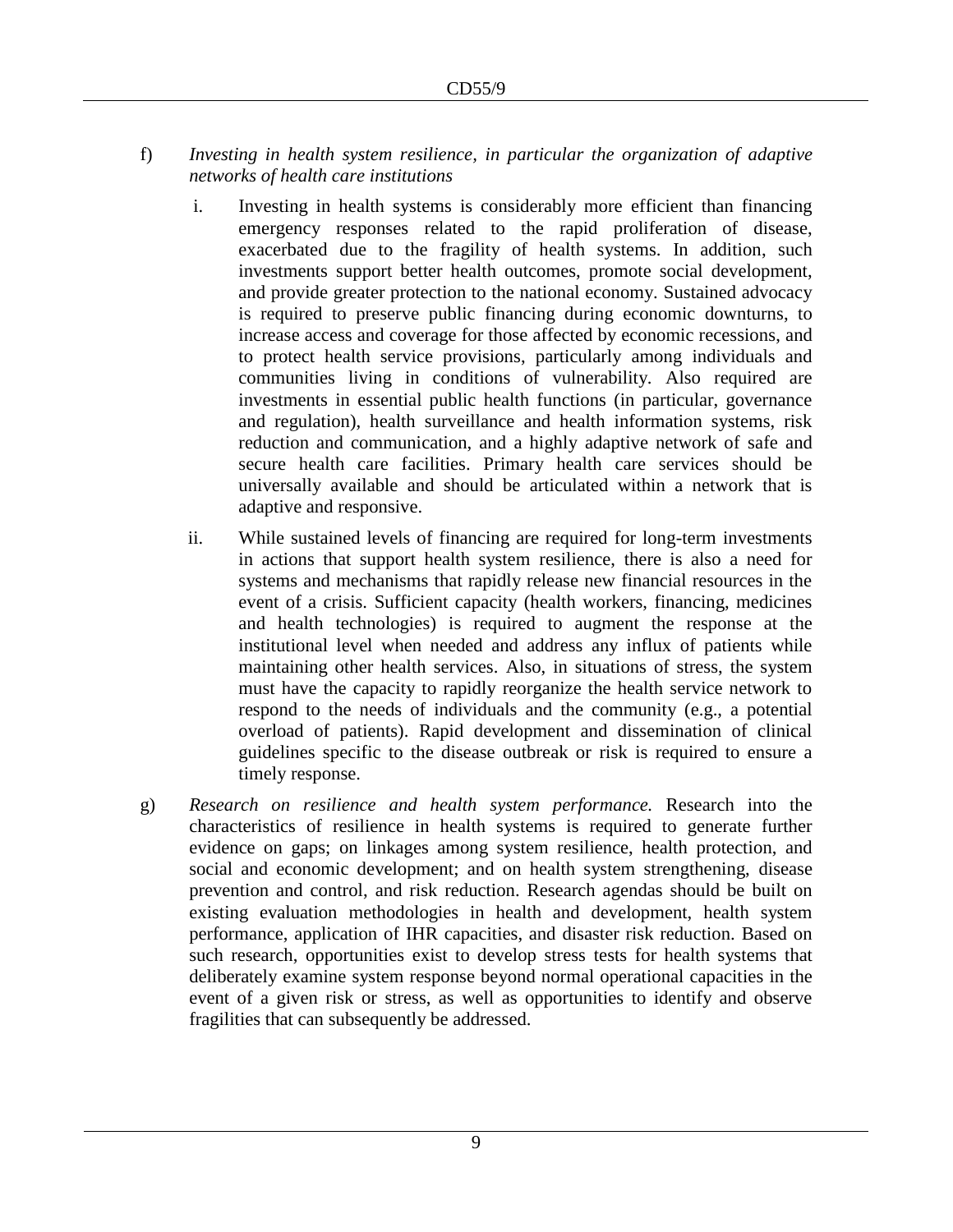# **Action by the Directing Council**

23. The Directing Council is invited to review the information provided and consider adoption of the corresponding resolution (Annex A).

### Annexes

# **References**

- 1. Pan American Health Organization. Health in the Americas: 2012 edition. Regional outlook and country profiles [Internet]. Washington, DC: PAHO; 2012 [accessed 2016 Mar 18]. Available from: <http://www.paho.org/saludenlasamericas/>
- 2. Dmytraczenko T, Almeida G. Toward Universal Health Coverage and Equity in Latin America and the Caribbean [Internet]. Washington, DC: World Bank; 2015 [accessed 2016 Mar 18]. Available from: <https://openknowledge.worldbank.org/handle/10986/22026>
- 3. World Health Organization, Executive Board. Building resilient health systems in Ebola-affected countries. Special Session of the Executive Board on the Ebola Emergency (Document EB136/INF./5) [Internet]. Geneva: WHO; 2015 [accessed 2016 Mar 18]. Available from: http://apps.who.int/gb/ebwha/pdf\_files/EBSS3/EBSS3\_INF2-en.pdf
- 4. Pan American Health Organization. [Report on Chikungunya Virus Transmission](http://www.paho.org/hq/index.php?option=com_docman&task=doc_download&Itemid=&gid=32279&lang=en)  [and Its Impact in the Region of the Americas](http://www.paho.org/hq/index.php?option=com_docman&task=doc_download&Itemid=&gid=32279&lang=en) (Document CD54/INF/3) [Internet]. Washington, DC: PAHO; 2015 [accessed 2016 Mar 18]. Available from: [http://www.paho.org/hq/index.php?option=com\\_docman&task=doc\\_download&Ite](http://www.paho.org/hq/index.php?option=com_docman&task=doc_download&Itemid=&gid=32279&lang=en) [mid=&gid=32279&lang=en](http://www.paho.org/hq/index.php?option=com_docman&task=doc_download&Itemid=&gid=32279&lang=en)
- 5. World Health Organization. WHO statement on the first meeting of the International Health Regulations (2005) (IHR 2005) Emergency Committee on Zika virus and observed increase in neurological disorders and neonatal malformations [Internet]. Geneva: WHO; 2016 [accessed 2016 Mar 18]. Available from: [http://www.who.int/entity/mediacentre/news/statements/2016/1st-emergency-](http://www.who.int/entity/mediacentre/news/statements/2016/1st-emergency-committee-zika/en/index.html)

[committee-zika/en/index.html](http://www.who.int/entity/mediacentre/news/statements/2016/1st-emergency-committee-zika/en/index.html)

6. World Health Organization. [Report by the Director-General to the Special Session](http://www.who.int/entity/dg/speeches/2015/executive-board-ebola/en/index.html)  [of the Executive Board on Ebola](http://www.who.int/entity/dg/speeches/2015/executive-board-ebola/en/index.html) [Internet]. Geneva: WHO; 2015 [accessed 2016 Mar 18]. Available from:

<http://www.who.int/dg/speeches/2015/executive-board-ebola/en/>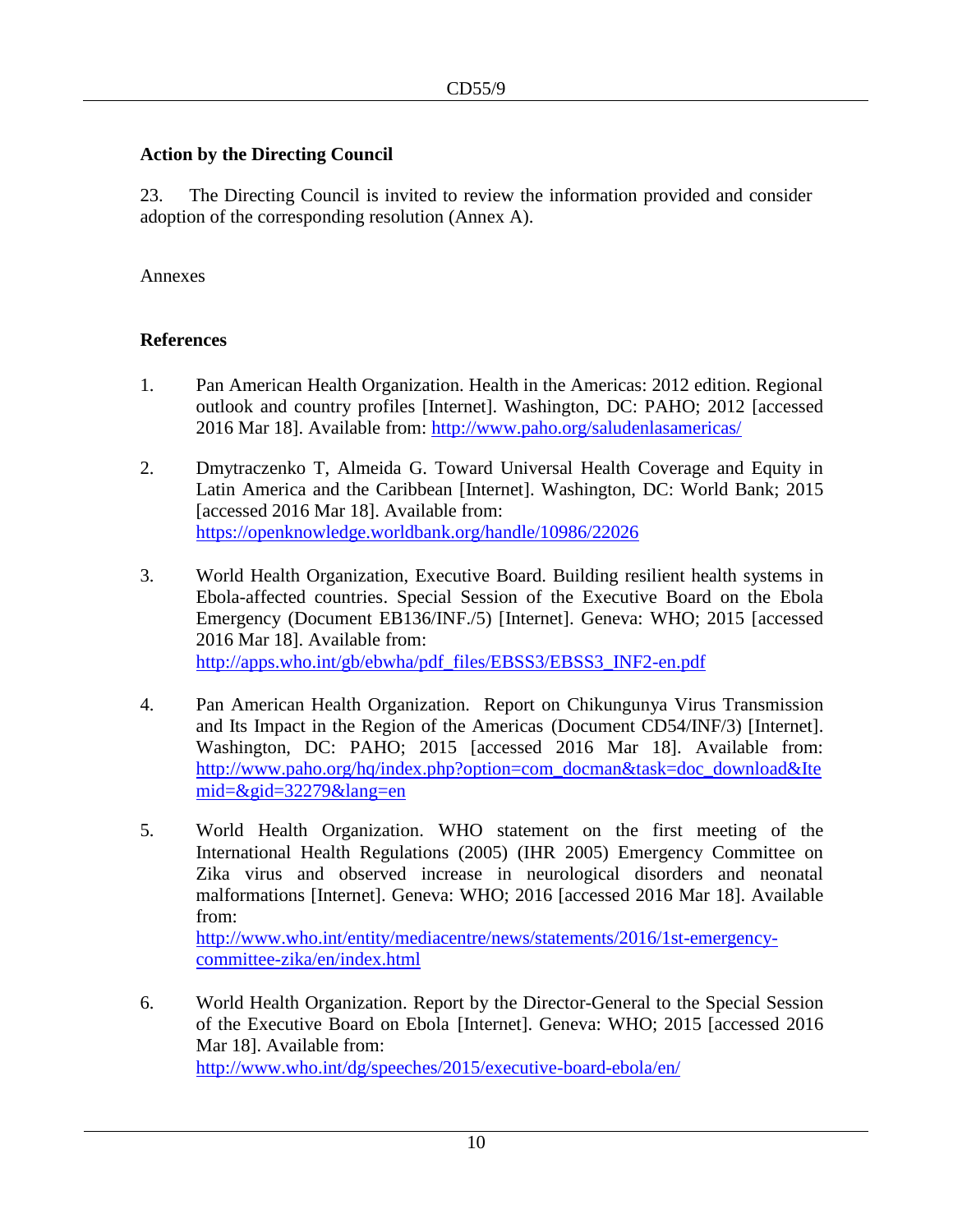- 7. World Health Organization. Strengthening essential public health functions in support of the achievement of universal health coverage [Internet]. Geneva: WHO; 2016 [accessed 2016 Mar 18]. Available from [http://apps.who.int/gb/ebwha/pdf\\_files/EB138/B138\\_CONF6-en.pdf](http://apps.who.int/gb/ebwha/pdf_files/EB138/B138_CONF6-en.pdf)
- 8. Pan American Health Organization. Strategic Plan of the Pan American Health Organization 2014-2019 [Internet]. 52nd Directing Council of PAHO, 65th Session of the Regional Committee of WHO for the Americas; 2013 Sep 30-Oct 4; Washington, DC. Washington, DC: PAHO; 2013 (Official Document 345) [accessed 2016 Mar 18]. Available from: [http://www.paho.org/hq/index.php?gid=14004&option=com\\_docman&task=doc\\_v](http://www.paho.org/hq/index.php?gid=14004&option=com_docman&task=doc_view) [iew](http://www.paho.org/hq/index.php?gid=14004&option=com_docman&task=doc_view)
- 9. Pan American Health Organization. Health Agenda for the Americas 2008-2017 [Internet]. Presented by the Ministers of Health of the Americas in Panama City; 2007 Jun 3; Panama. Washington, DC: PAHO; 2007 [accessed 2016 Mar 18]. Available from: http://www.paho.org/hq/index.php?option=com\_docman&task=doc\_download&gi d=3546&Itemid
- 10. United Nations. Transforming our world: The 2030 Agenda for Sustainable Development [Internet]. New York: UN; 2015 [accessed 2016 Mar 18]. Available from: [http://www.un.org/en/ga/search/view\\_doc.asp?symbol=A/RES/70/1](http://www.un.org/en/ga/search/view_doc.asp?symbol=A/RES/70/1)
- 11. European Commission. The Paris Protocol: a blueprint for tackling global climate change beyond 2020 [Internet]. Brussels: European Commission; 2015 [accessed 2016 Mar 18]. Available from: [http://ec.europa.eu/clima/policies/international/paris\\_protocol/docs/com\\_2015\\_81\\_](http://ec.europa.eu/clima/policies/international/paris_protocol/docs/com_2015_81_en.pdf) [en.pdf](http://ec.europa.eu/clima/policies/international/paris_protocol/docs/com_2015_81_en.pdf)
- 12. United Nations. Sendai Framework for Disaster Risk Reduction 2015-2030 [Internet]. New York: UN; 2015 [accessed 2016 Mar 18]. Available from: [http://www.preventionweb.net/files/43291\\_sendaiframeworkfordrren.pdf](http://www.preventionweb.net/files/43291_sendaiframeworkfordrren.pdf)
- 13. World Health Organization. Declaration of Alma-Ata [Internet]. International Conference on Primary Health Care; 1978 Jun 6-12; Alma Ata, USSR. Geneva: WHO; 1978 [accessed 2016 Mar 18]. Available from: [http://www.who.int/publications/almaata\\_declaration\\_en.pdf](http://www.who.int/publications/almaata_declaration_en.pdf)
- 14. Pan American Health Organization. Renewing Primary Health Care in the Americas: A Strategic and Programmatic Orientation for the Pan American Health Organization [Internet]. 46th Directing Council of PAHO, 57th Session of the Regional Committee of WHO for the Americas; 2005 Sep 26-30; Washington, DC. Washington, DC: PAHO; 2005 (Document CD46/13). [accessed 2016 Mar 18]. Available from: <http://www1.paho.org/english/gov/cd/CD46-13-e.pdf>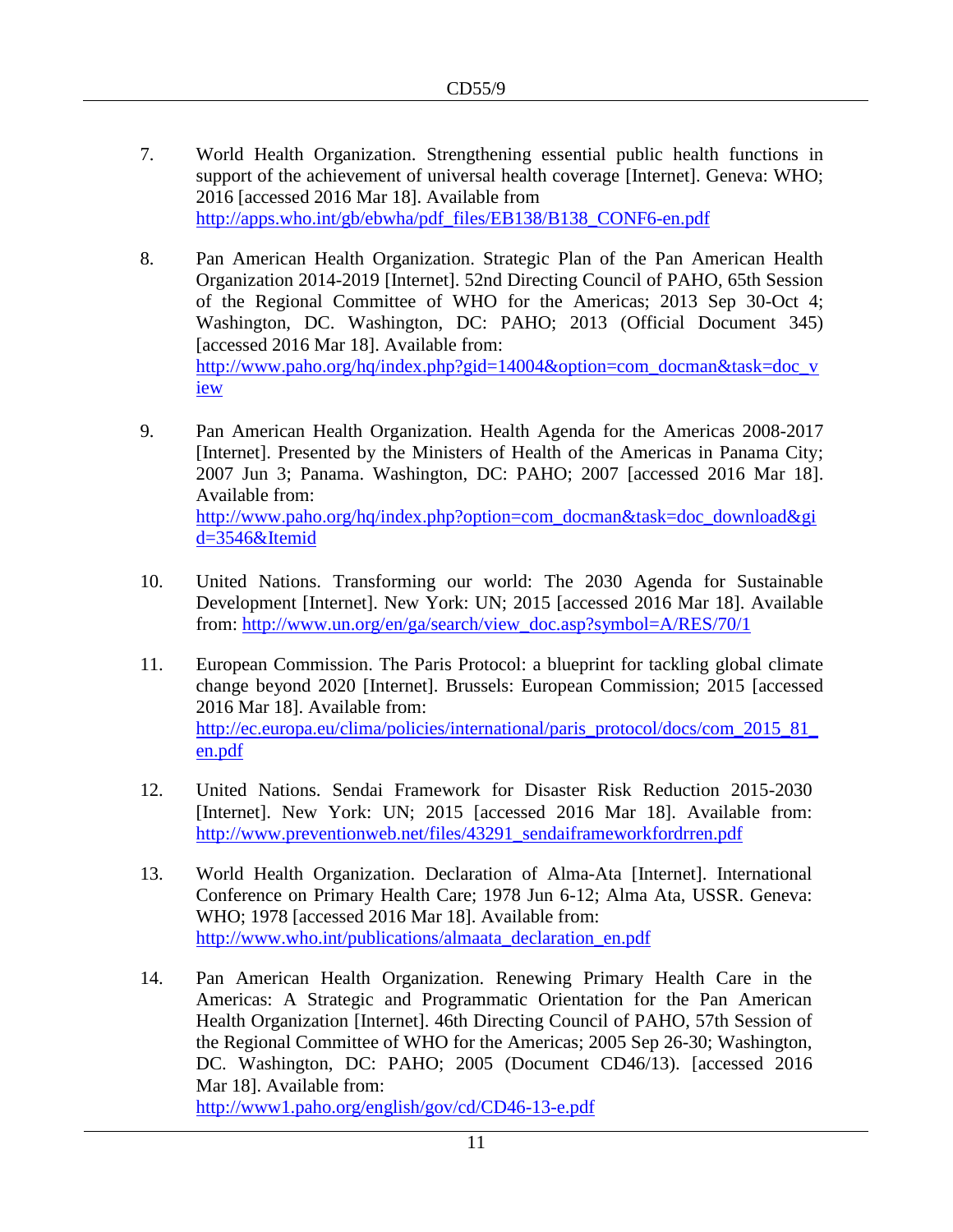- 15. Pan American Health Organization. Strategy for universal access to health and universal health coverage (Document CD53/5, Rev. 2) [Internet]. 53rd Directing Council of PAHO, 66th Session of the Regional Committee of WHO for the Americas; 2014 Sep 29-Oct 3; Washington, DC. Washington, DC: PAHO; 2014 [accessed 2016 Mar 18]. Available from: http://www.paho.org/hq/index.php?option=com\_docman&task=doc\_download&g id=27312&Itemid=270&lang=en
- 16. Dominican Republic, Ministerio de Salud Pública, Dirección General de Epidemiología. Boletín especial No. 16: Chikungunya [Internet]. Santo Domingo: MSP/DIGEPI; 2014 [accessed 2016 Mar 18]. Available from: [http://digepisalud.gob.do/documentos/?drawer=Vigilancia%20Epidemiologica\\*A](http://digepisalud.gob.do/documentos/?drawer=Vigilancia%20Epidemiologica*Alertas%20epidemiologica*Fiebre%20de%20Chikungunya*Nacional*Boletines) [lertas%20epidemiologica\\*Fiebre%20de%20Chikungunya\\*Nacional\\*Boletines](http://digepisalud.gob.do/documentos/?drawer=Vigilancia%20Epidemiologica*Alertas%20epidemiologica*Fiebre%20de%20Chikungunya*Nacional*Boletines)
- 17. World Health Organization. Zika virus [Internet]. Geneva: WHO; 2016 [accessed 2016 Mar 18]. Available from: <http://www.who.int/mediacentre/factsheets/zika/en/>
- 18. Olowokure B, Francis L, Polson-Edwards K, et al. The Caribbean response to chikungunya. *Lancet Infect Dis* [Internet]. 2014 Nov [accessed 2016 Mar 18];14(11):1039-1040. Available from: http://www.thelancet.com/journals/laninf/article/PIIS1473-3099(14)70948- X/abstract
- 19. Guha-Sapir D, Hoyois P, Below R. Annual Disaster Statistical Review 2014 [Internet]. Brussels: Centre for Research on the Epidemiology of Disasters; 2015 [accessed 2016 Mar 18]. Available from: [http://www.cred.be/sites/default/files/ADSR\\_2014.pdf](http://www.cred.be/sites/default/files/ADSR_2014.pdf)
- 20. World Health Organization. The world health report: health systems financing: the path to universal coverage [Internet]. Geneva: WHO; 2010 [accessed 2016 Mar 18]. Available from:<http://www.who.int/whr/2010/en/>
- 21. Thomas S, Keegan C, Barry S, et al. A framework for assessing health system resilience in an economic crisis: Ireland as a test case. *BMC Health Serv Res* [Internet]. 2013 Oct 30 [accessed 2016 Mar 18];13:450. Available from: <http://www.biomedcentral.com/1472-6963/13/450>
- 22. Gao J, Barzel B, Barabási AL. Universal resilience patterns in complex networks. *Nature* [Internet]. 2016 Feb 18 [accessed 2016 Mar 18];530(7590):307-312. Available from: <http://www.nature.com/nature/journal/v530/n7590/abs/nature16948.html>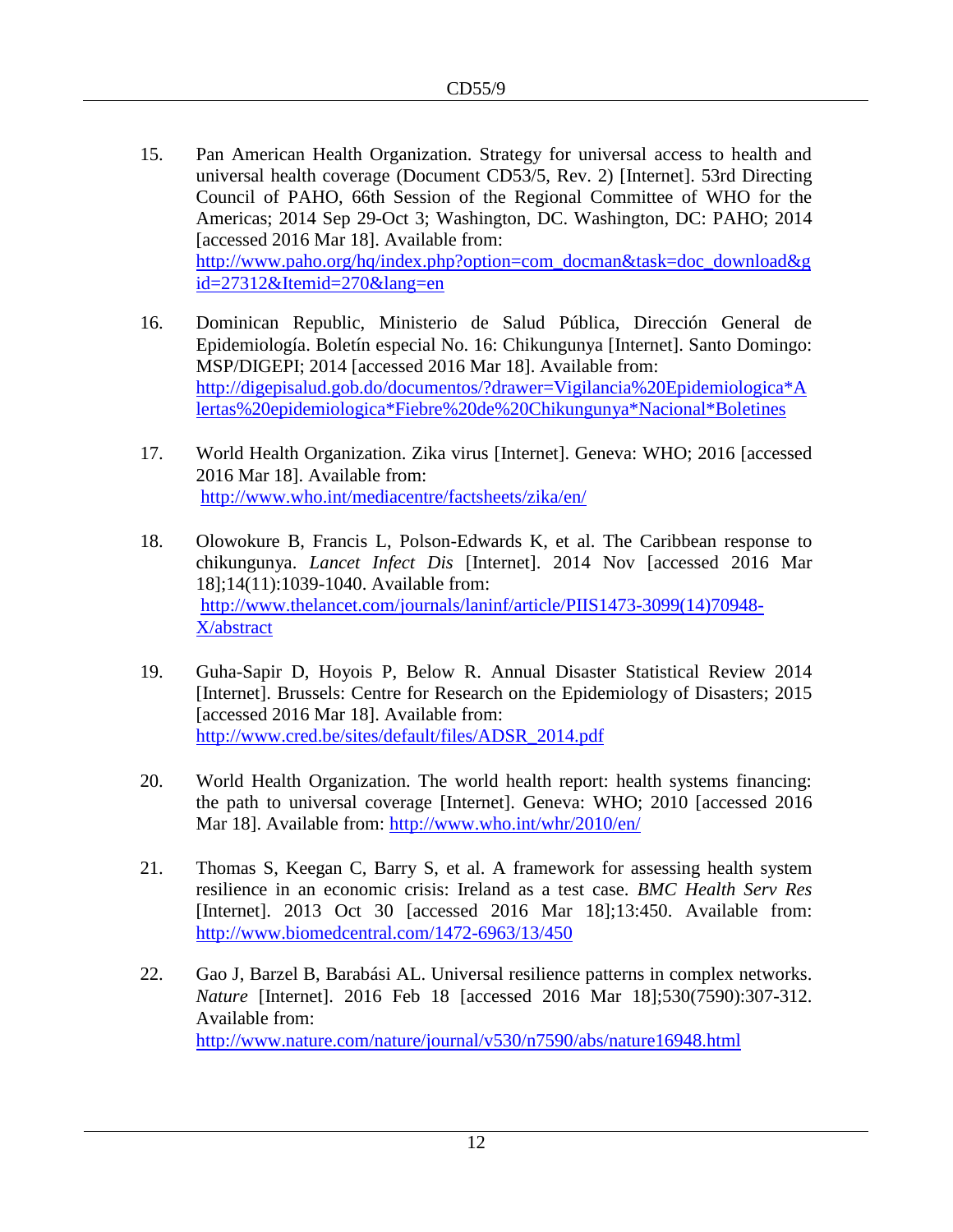23. Kruk ME, Myers M, Varpilah S, et al. What is a resilient health system? Lessons from Ebola. *Lancet* [Internet]. 2015 May 15 [accessed 2016 Mar 18];385(9980):1910-1912. Available from: [http://www.thelancet.com/journals/lancet/article/PIIS0140-6736\(15\)60755-](http://www.thelancet.com/journals/lancet/article/PIIS0140-6736(15)60755-3/fulltext) [3/fulltext](http://www.thelancet.com/journals/lancet/article/PIIS0140-6736(15)60755-3/fulltext)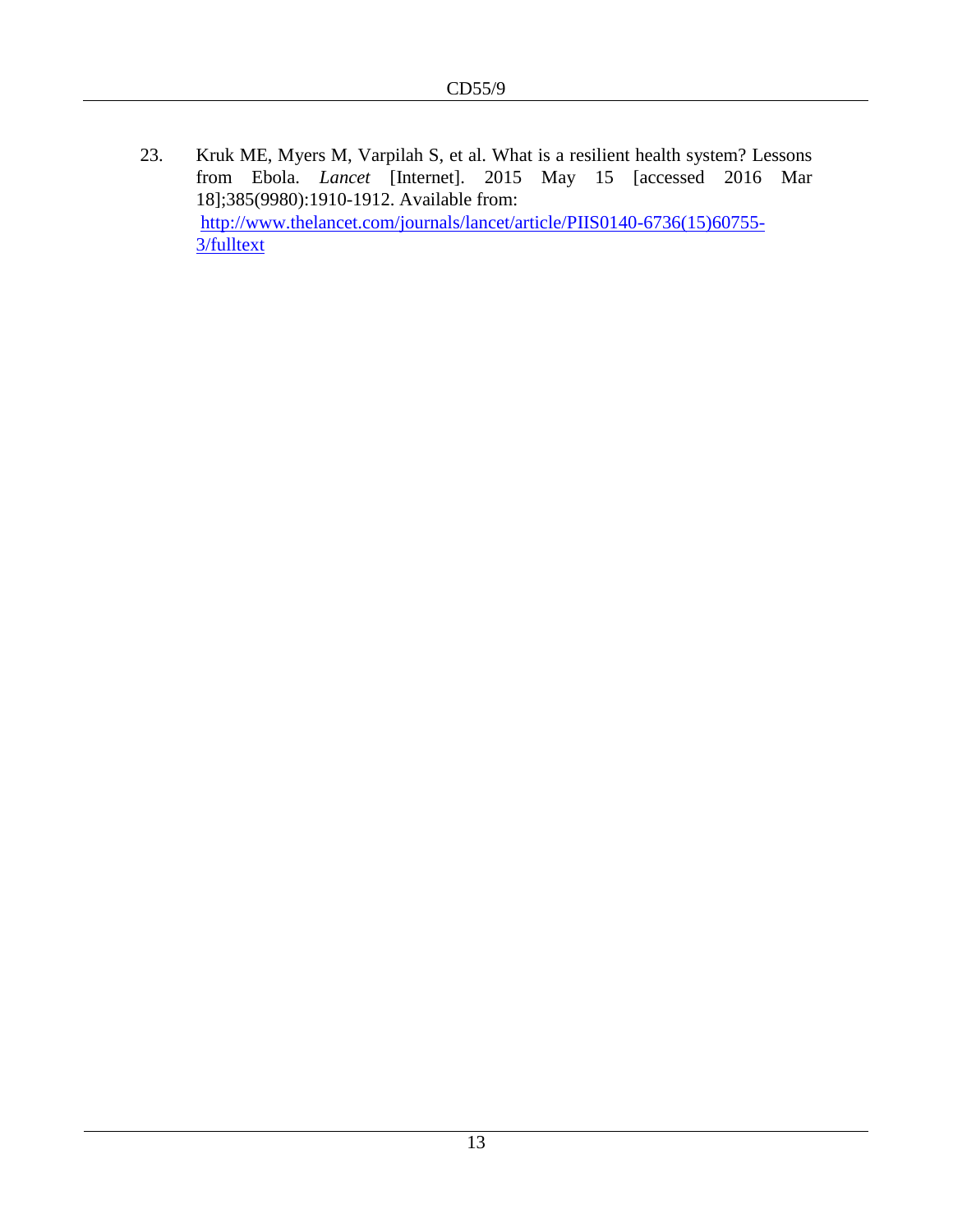



# **55th DIRECTING COUNCIL**

# *68th SESSION OF THE REGIONAL COMMITTEE OF WHO FOR THE AMERICAS*

*Washington, D.C., USA, 26-30 September 2016*

CD55/9 Annex A Original: English

# *PROPOSED RESOLUTION*

# **RESILIENT HEALTH SYSTEMS**

# *THE 55th DIRECTING COUNCIL,*

(PP1) Having reviewed the *Resilient Health Systems* policy document (Document CD55/9);

(PP2) Bearing in mind that the health situation of the Americas has improved considerably in recent decades, that social policies aiming to alleviate poverty and improve health and well-being have resulted in significant improvements in life expectancies and health outcomes, and that national health systems are more inclusive and responsive;

(PP3) Cognizant that policies supporting sustained development and investment in health systems and social and economic stability contribute both directly and indirectly to improved health and well-being, alleviation of poverty, elimination of inequities, and health system resilience;

(PP4) Observing that health systems remain highly vulnerable to risks that significantly impact local, national, and global health, debilitating the response capacity of health systems and eliminating gains in health outcomes and social and economic development;

(PP5) Deeply concerned by global disease outbreaks such as the Ebola, chikungunya, and Zika virus outbreaks that have highlighted important structural weaknesses in health systems, particularly weaknesses related to health surveillance, response, and information systems, to the implementation of strategies for infection prevention and control, to the competencies and capacities of health professionals, to health financing and mobilization of financial resources, and to the organization and delivery of health services;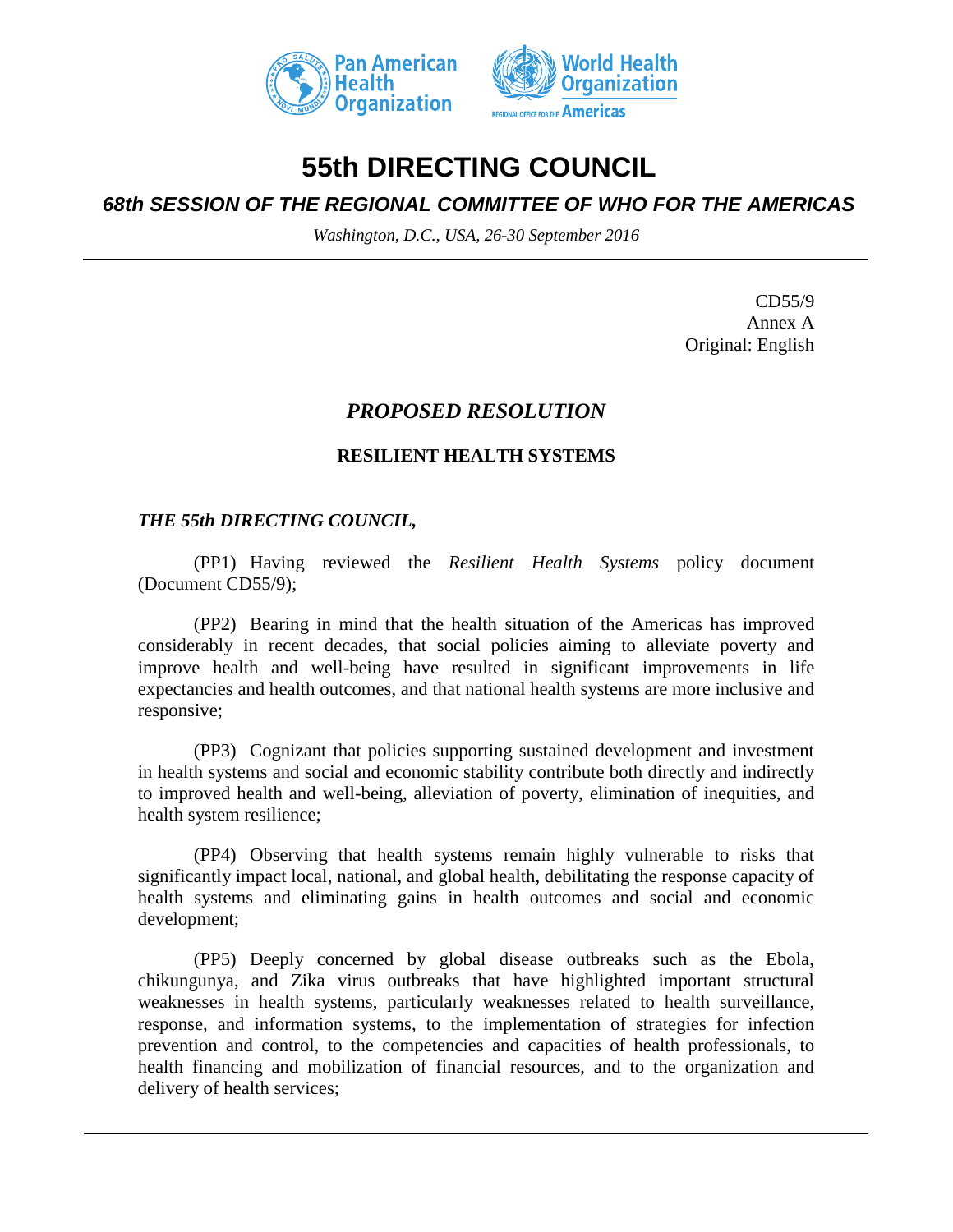(PP6) Noting that fragmented approaches to public health preparedness, including application of the International Health Regulations (IHR or Regulations), constitute a major risk to health and well-being and to social and economic development;

(PP7) Recalling article 44 of the Regulations and the commitment made by Member States at the 65th World Health Assembly (2012) to further strengthen active collaboration among States Parties, WHO and other relevant organizations and partners, as appropriate, in order to ensure the implementation of the IHR (Resolution WHA65.23 [2012], Document A68/22, Add. I [2015], and Resolution WHA68.5 [2015]), including establishing and maintaining core capacities;

(PP8) Recognizing that while disease outbreaks and disasters caused by natural phenomena and the impact of climate change represent high-level, immediate risks to the health and well-being of the population, other, more long-term internal and external risks—for example, lack of sustained development, social instability, weak stewardship and capacity in essential public health functions, demographic transitions, migration and rapid urbanization, economic crises, and the growing burden and impact of noncommunicable diseases and their corresponding risk factors—affect the sustainability and responsiveness of health systems and influence health outcomes;

(PP9) Noting that economic downturns remain one of the principal risks affecting health system responsiveness, adaptiveness, and resilience;

(PP10) Cognizant that the Strategy for Universal Access to Health and Universal Health Coverage (2014), the values of solidarity and equity, and the urgent need for the majority of countries to strengthen their health systems, including from the perspective of the right to health where nationally recognized and the right to the enjoyment of the highest attainable standard of health, provide the foundation for continued health system development in the Americas;

(PP11) Recognizing that resilience is a critical attribute of a well-developed and well-performing health system whereby health actors, institutions, and populations prepare for and effectively respond to crises, maintain core functions when a crisis hits, and, informed by lessons learned, reorganize if conditions require it;

(PP12) Bearing in mind that resilient health systems are information- and evidence-informed, responsive, predictive, complex, adaptive, robust, integrated, participatory, and people- and community-centered;

(PP13) Aware that increasing levels of integration, migration, disasters, and regional/global disease outbreaks highlight the interdependence of national health systems within the global health system framework;

(PP14) Recalling relevant global frameworks and agreements, including the Sustainable Development Goals, the Paris Agreement on Climate Change, the Sendai Framework for Disaster Risk Reduction, and the International Health Regulations, as well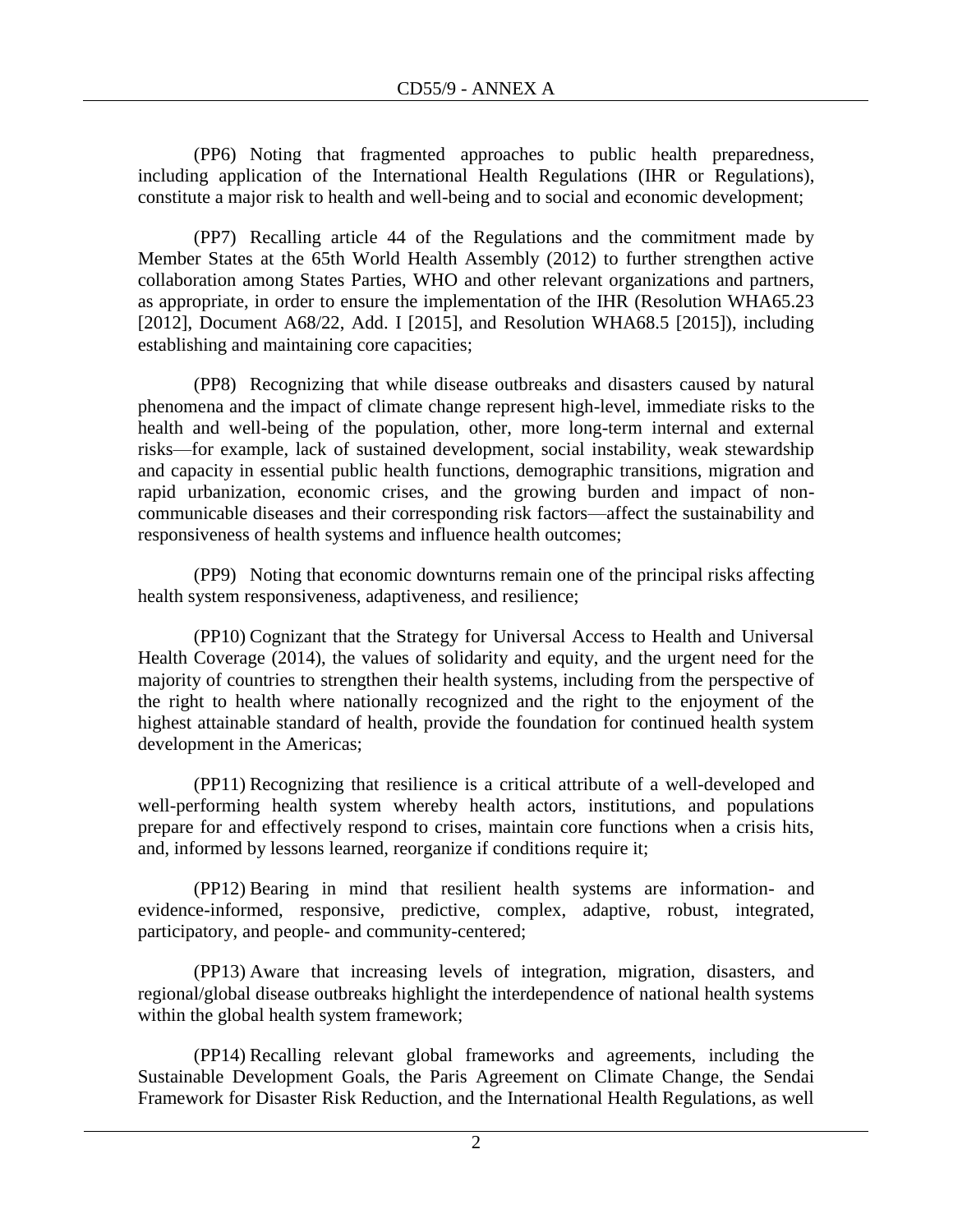as relevant PAHO mandates, particularly the Strategy for Universal Access to Health and Universal Health Coverage,

# *RESOLVES:*

(OP)1. To support the *Resilient Health Systems* policy (Document CD55/9).

(OP)2. To urge Member States to:

- a) support the development of resilient health systems and societies in the framework of achievement of the Sustainable Development Goals;
- b) develop resilience in health systems through integration of actions in the core policy areas of health system strengthening, social determinants of health, risk reduction, and public health surveillance and disease outbreak management, implemented within the framework of national sustainable development objectives;
- c) work in accordance with the national context to gradually develop the resilience of health systems within the framework of the Strategy for Universal Access to Health and Universal Health Coverage;
- d) build reserve capacity (health workers, financing, medicines, and health technologies) to scale up the response of health services in the event of an acute or sustained risk to the system and to support and coordinate the response of the health service network to the needs of individuals and the community;
- e) implement a holistic and multisectoral approach to the IHR, including developing, strengthening, and maintaining the capacities and functions called for in the Regulations, as part of strengthening essential public health functions, by embedding the Regulations in national health policy and planning processes, in legislative actions and regulatory frameworks, and in efforts to strengthen the capacity of institutions, networks, and human resources to respond to disease outbreaks of international concern; and work with other partners to support States Parties' IHR implementation;
- f) strengthen health information systems that support the identification and isolation of public health risks, capture in a timely manner impending risks, and support measured and targeted responses, reporting on system capacity (e.g., health service delivery and utilization, human resource mapping, availability of health financing, and availability of medicines and health technologies), and decision making related to rapid reorganization of health systems and services;
- g) develop multisectoral frameworks and implement multisectoral actions that focus on risk management and on strengthening the resilience of the health system;
- h) maintain and increase investments in health systems and actions to improve their resilience, in line with the orientations of the Strategy for Universal Access to Health and Universal Health Coverage;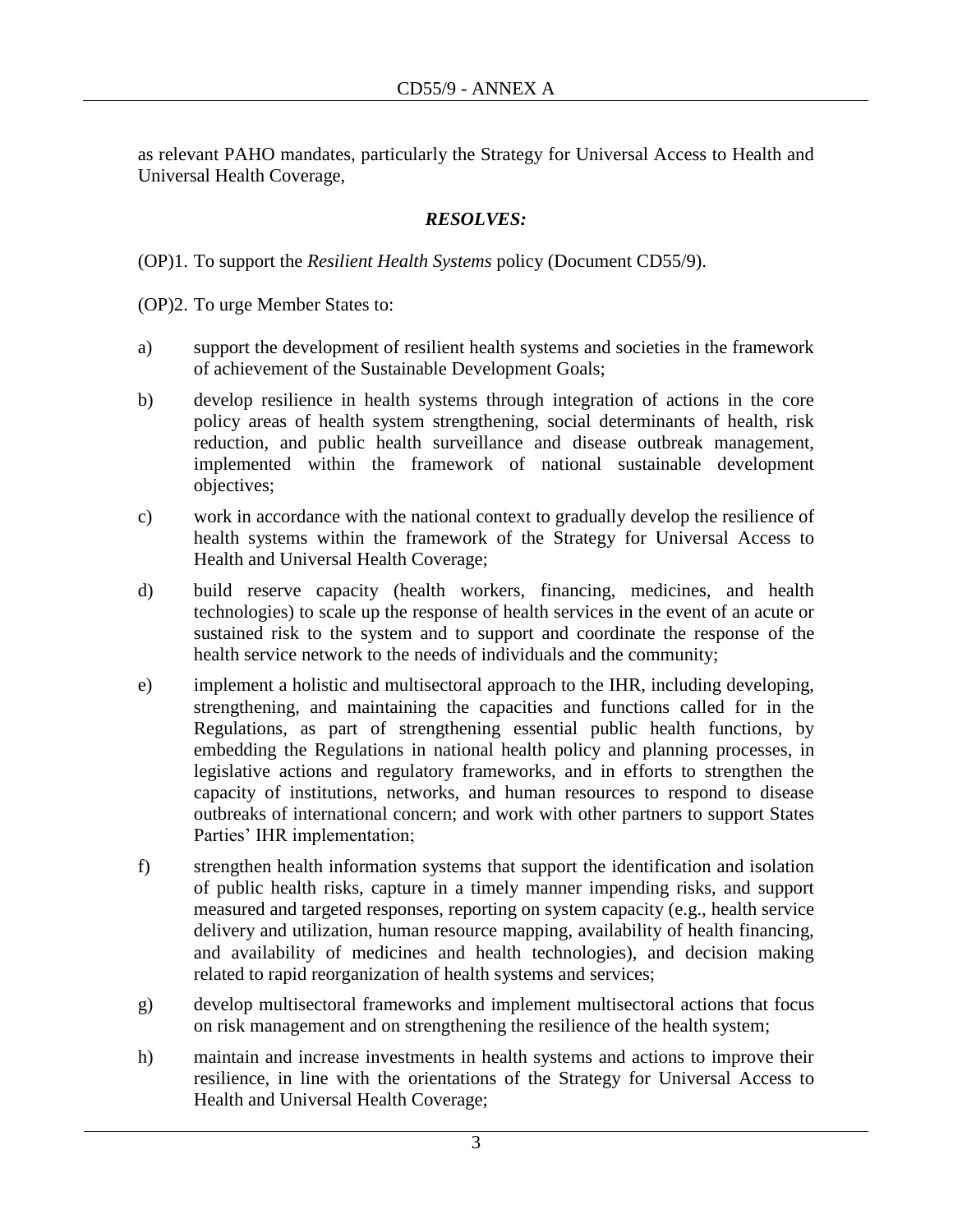i) promote research on the characteristics of resilient health systems to generate further evidence on gaps and on linkages with system resilience.

(OP)3. To request the Director to:

- a) provide support to countries, within the framework of the Sustainable Development Goals, in their development of multisectoral plans and strategies that support health system resilience and improved health and well-being;
- b) advocate, among countries and partners, the importance of resilient health systems and their characteristics, as well as the integrated and long-term actions required to build such systems;
- c) continue to support countries in strengthening their health systems and developing national plans towards universal access to health and universal health coverage;
- d) support the development of reserve capacity in health systems (health workers, financing, medicines, and health technologies) to scale up the response of health services in the event of an acute or sustained risk to the system;
- e) support the response of the health service network to the needs of individuals and the community;
- f) promote a holistic approach in the application of the IHR through the strengthening of essential public health functions and continue to provide technical cooperation to countries in the assessment of health system readiness in the event of a disease outbreak of international concern;
- g) provide support to countries in the development of health information systems to improve health surveillance and to monitor system capacity to detect, predict, adapt, and respond;
- h) intensify cooperation in disaster and other risk reduction efforts within health systems, in the assessment and evaluation of risk, and in risk management, contributing to health system resilience;
- i) continue to strengthen PAHO efforts to develop scientific evidence on resilient health systems, promote health systems research, and develop methodologies for the assessment of health system performance in situations of risk or stress;
- j) promote the strengthening of regional cooperation strategies that include information systems, identification of real needs, and support mechanisms, to be considered by the States through their internally defined structures.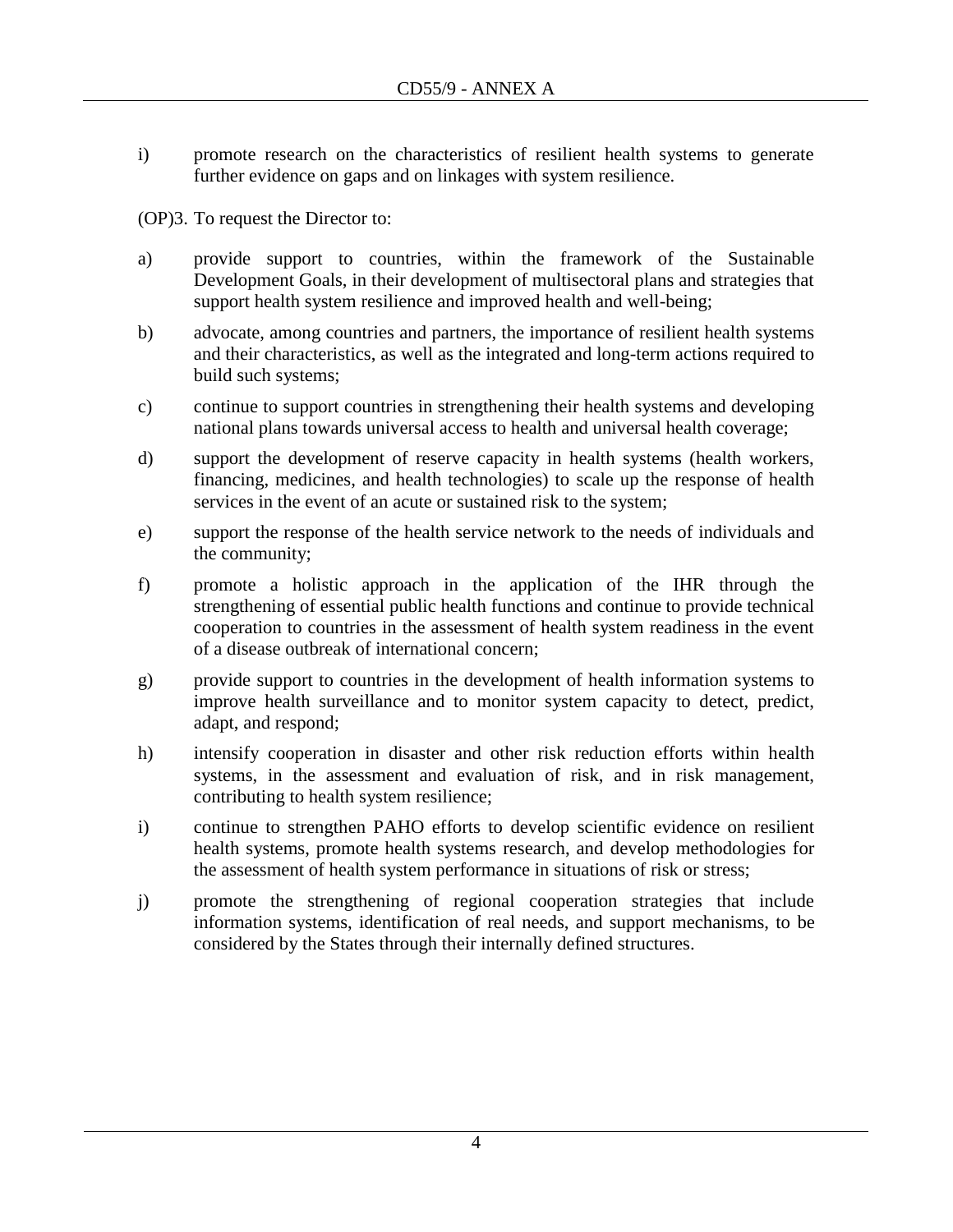



CD55/9 Annex B

# **Report on the Financial and Administrative Implications of the Proposed Resolution for PASB**

- **1. Agenda item:** 4.5 Resilient Health Systems
- **2. Linkage to [PAHO Program and Budget 2016-2017:](http://www.paho.org/hq/index.php?option=com_docman&task=doc_download&gid=31676&Itemid=270&lang=en)**

### **a) Categories:**

- Category 1, Communicable diseases
- Category 2, Non-communicable diseases and risk factors
- Category 4, Health systems and services
- Category 5, Preparedness, surveillance, and response

### **b) Program areas and outcomes (OCM):**

- Program Area 1.1 HIV/AIDS and STIs
	- o OCM 1.1 Increased access to key interventions for HIV and STI prevention and treatment
- Program Area 1.2 Tuberculosis
	- o OCM 1.2 Increased number of tuberculosis patients successfully diagnosed and treated
- Program Area 1.3 Malaria and other vector-borne diseases
	- o OCM 1.3 Increased country capacity to develop and implement comprehensive plans, programs, or strategies for the surveillance, prevention, control, and/or elimination of malaria and other vector-borne diseases
- Program Area 1.4 Neglected, tropical, and zoonotic diseases
	- o OCM 1.4 Increased country capacity to develop and implement comprehensive plans, programs, or strategies for the surveillance, prevention, control, and/or elimination of neglected, tropical, and zoonotic diseases
- Program Area 1.5 Vaccine-preventable diseases
	- o OCM 1.5 Increased vaccination coverage for hard-to-reach populations and communities and maintenance of control, eradication, and elimination of vaccine-preventable diseases
- Program Area 2.1 Non-communicable diseases and risk factors
	- o OCM 2.1: Increased access to interventions to prevent and manage noncommunicable diseases and their risk factors
- Program Area 4.1 Health governance and financing
	- o OCM 4.1 Increased national capacity for achieving universal health coverage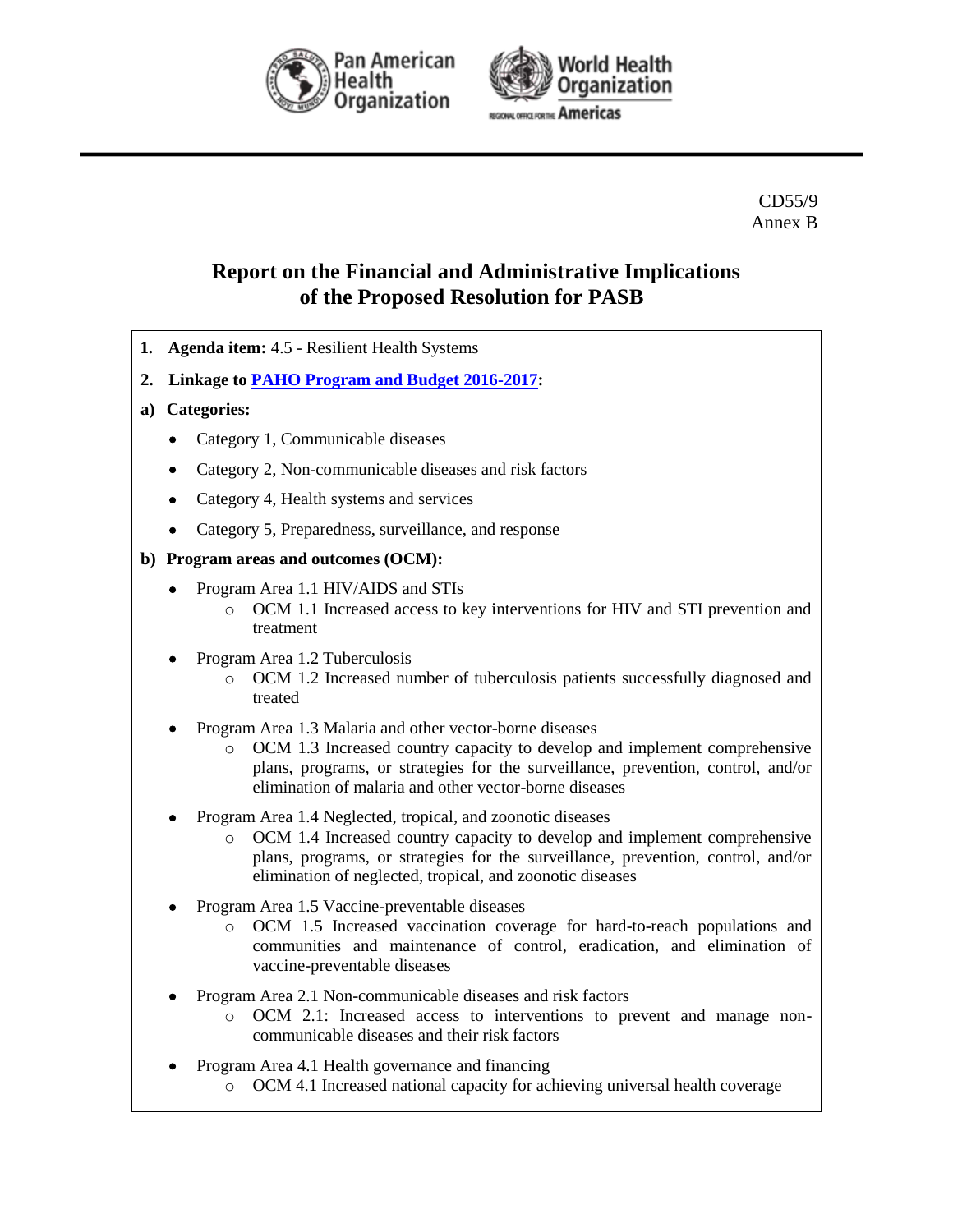- Program Area 4.2 People-centered, integrated, quality health services
	- o OCM 4.2 Increased access to people-centered, integrated, quality health services
- Program Area 4.3 Access to medical products and strengthening of regulatory capacity
	- o OCM 4.3 Improved access to and rational use of safe, effective, and quality medicines, medical products, and health technologies
- Program Area 4.4 Health systems information and evidence
	- o OCM 4.4 All countries have functioning health information and health research systems
- Program Area 4.5 Human resources for health
	- o OCM 4.5 Adequate availability of a competent, culturally appropriate, well regulated, well distributed, and fairly treated health workforce
- Program Area 5.1 Alert and response capacities (for IHR)
	- o OCM 5.1 All countries have the minimum core capacities required by the International Health Regulations (2005) for all-hazard alert and response
- Program Area 5.2 Epidemic- and pandemic-prone diseases
	- o OCM 5.2 All countries are able to build resilience and adequate preparedness to mount a rapid, predictable, and effective response to major epidemics and pandemics
- Program Area 5.3 Emergency risk and crisis management
	- o OCM 5.3 Countries have an all-hazards health emergency risk management program for a disaster-resilient health sector, with emphasis on vulnerable populations
- Program Area 5.4 Food safety
	- o OCM 5.4 All countries have the capacity to mitigate risks to food safety and respond to outbreaks
- Program Area 5.5 Outbreak and crisis response
	- o OCM 5.5 All countries adequately respond to threats and emergencies with public health consequences

### **3. Financial implications:**

**a) Total estimated cost for implementation over the life cycle of the resolution (including staff and activities):**

US\$ 8,000,000, including funding for a health systems expert to assess health system performance and capacity to respond to risk and provide guidance to Member States on building resilient health systems as well as support in the implementation of essential public health functions (including the IHR), in the development of national roadmaps towards universal access to health and universal health coverage, and in the creation of risk reduction strategies related to communicable and non-communicable diseases.

### **b) Estimated cost for the 2016-2017 biennium (including staff and activities):**

US\$ 4,000,000 to scale up the PAHO response in strengthening national capacity and to develop the necessary tools and methodologies to assess health system response capacity.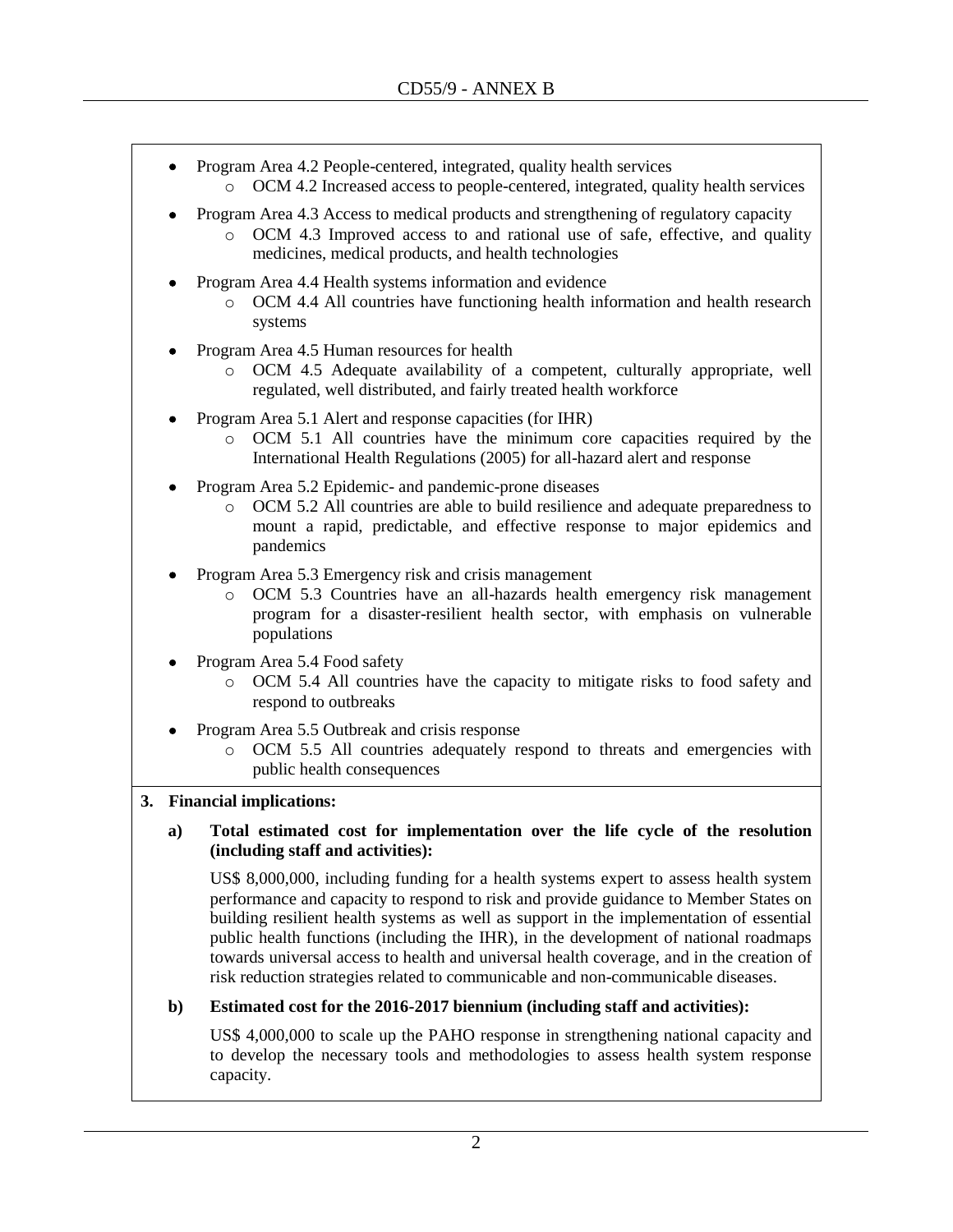### **c) Of the estimated cost noted in** *b),* **what can be subsumed under existing programmed activities?**

US\$ 1,250,000, included in existing programs for health system strengthening, disaster preparedness, and disease control and prevention.

#### **4. Administrative implications:**

#### **a) Indicate the levels of the Organization at which the work will be undertaken:**

Within technical departments in Health Systems and Services, Communicable Disease and Health Analysis, Non-Communicable Diseases and Mental Health, and the special program of Sustainable Development and Health Equity. Actions are developed through PAHO country offices with the support of the Organization's administrative support services.

**b) Additional staffing requirements (indicate additional required staff full-time equivalents, noting necessary skills profile):**

One full-time professional in health system performance and assessment

**c) Time frames (indicate broad time frames for the implementation and evaluation):** 

The guidance provided in this policy document should be reviewed, assessed, and revised within five years (2021).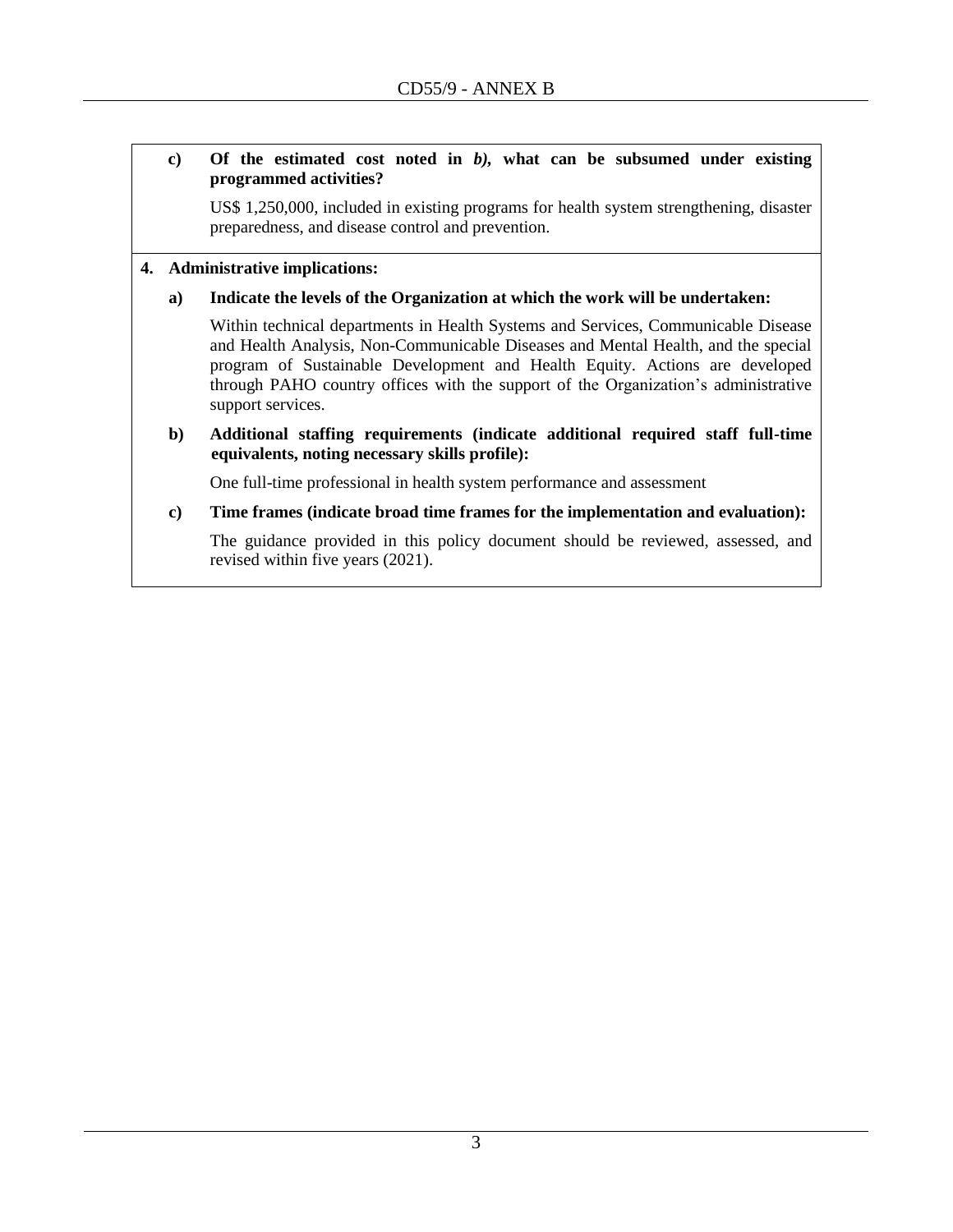



### CD55/9 Annex C

# **ANALYTICAL FORM TO LINK AGENDA ITEM WITH ORGANIZATIONAL MANDATES**

- **1. Agenda item:** 4.5 Resilient Health Systems
- **2. Responsible unit:** Health Systems and Services/Medicines and Health Technologies (HSS/MT)
- **3. Preparing officer:** Dr. James Fitzgerald, Director, Health Systems and Services (HSS)
- **4. Link between Agenda item and [Health Agenda for the Americas 2008-2017:](http://www.paho.org/hq/index.php?option=com_docman&task=doc_download&gid=3546&Itemid=)**

The proposed policy document is in complete alignment with the Health Agenda for the Americas 2008-2017. It notes the importance of strengthening national health governance and stewardship, addressing the social determinants of health, improving access to quality health services, reducing inequities, reducing risk factors for priority diseases, strengthening the health workforce, and promoting research and knowledge management. In addition, it highlights the need to improve health protection through a comprehensive approach including policies that promote sustainable development and the development of health systems and measures to improve the readiness and responsiveness of health services in the presence of particular risks.

#### **5. Link between Agenda item and the [PAHO Strategic Plan 2014-2019:](http://www.paho.org/hq/index.php?option=com_docman&task=doc_download&gid=27015&Itemid=270&lang=en)**

The policy document is completely aligned with core strategic areas of the PAHO Strategic Plan 2014-2019, particularly Categories 1 (Communicable Diseases), 2 (Non-communicable Diseases and Risk Factors), 4 (Health Systems), and 5 (Preparedness, Surveillance, and Response). The Plan specifically notes the importance of "reducing mortality, morbidity, and societal disruption resulting from epidemics, disasters, conflicts, and environmental and food-related emergencies by focusing on risk reduction, preparedness, response, and recovery activities that build resilience and use a multisectoral approach to contribute to health security," as well as the need to build "coherent intersectoral policies to protect and empower people to increase community resilience against critical and pervasive threats."

### **6. List of collaborating centers and national institutions linked to this Agenda item:** Ministries of health, ministries of planning, ministries of finance, ministries of defense, collaborating centers in IHR (Global Health Security Branch, Division of Global Health Protection, CDC) and disaster preparedness and emergency response (Yale University).

### **7. Best practices in this area and examples from countries within the Region of the Americas:**  The processes developed in Member States to assess the capacity of health systems to respond during the outbreaks of Zika virus, chikungunya, and Ebola virus disease are examples of best practices in building resilient health systems. Such evaluations examined the key response elements required, from the IHR to health service readiness, in the face of large-scale outbreaks. Multisectoral planning was an important element of the response process, with sectors supporting national defense, health, and social protection working collectively in emergency preparedness.